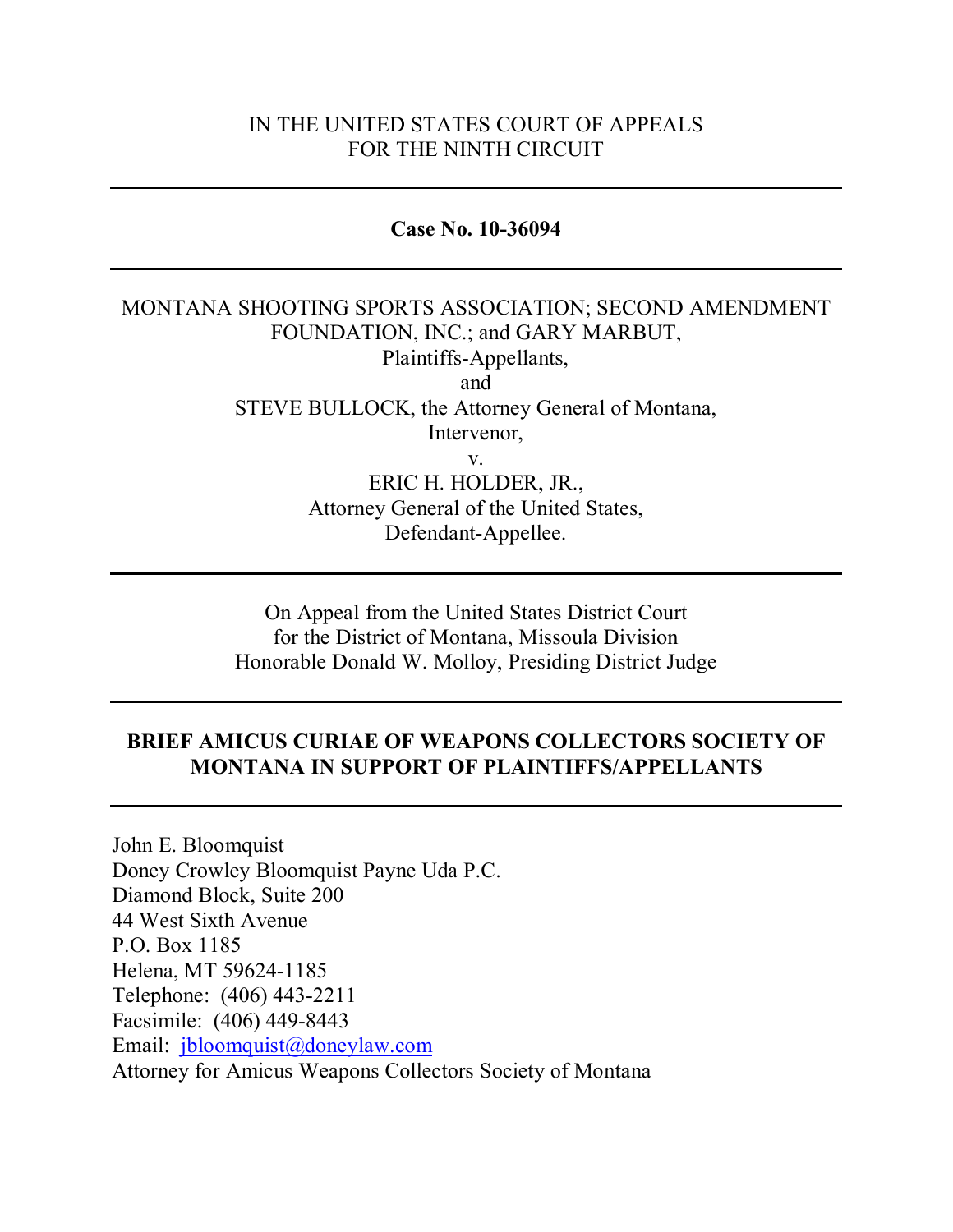## **CORPORATE DISCLOSURE STATEMENT**

Pursuant to Federal Rule of Appellate Procedure 26.1, Amicus Curiae Weapons Collectors Society of Montana states that is a nonprofit corporation organized under the laws of Montana and states further that it has no parent company and issues no stock.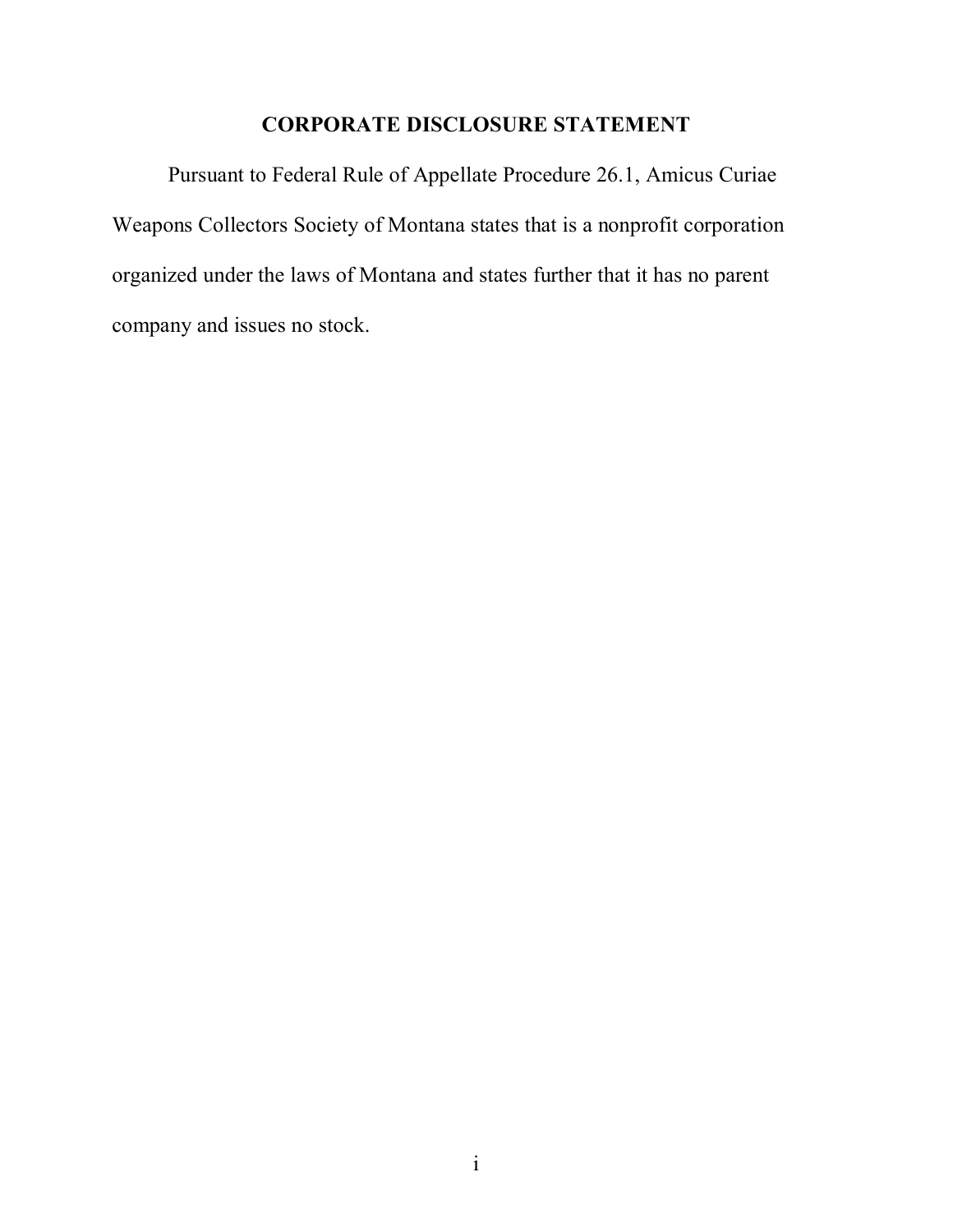# **TABLE OF CONTENTS**

|            | IDENTITY AND INTEREST OF WEAPONS COLLECTORS SOCIETY OF                                                                                                                                                                                                                                                                                                                                                                                |
|------------|---------------------------------------------------------------------------------------------------------------------------------------------------------------------------------------------------------------------------------------------------------------------------------------------------------------------------------------------------------------------------------------------------------------------------------------|
|            |                                                                                                                                                                                                                                                                                                                                                                                                                                       |
|            |                                                                                                                                                                                                                                                                                                                                                                                                                                       |
| A.         | Under the Tenth Amendment, Montana has the right and duty as a<br>sovereign to enact legislation regulating wholly intrastate activities<br>and to protect its citizens from overreaching federal authority6                                                                                                                                                                                                                          |
| <b>B</b> . | The federal government's attempt to regulate firearm manufacturing<br>and sales conducted wholly within the borders of Montana by means<br>of forfeiture and criminal sanctions breaches the Compact the United<br>States of America reached with the State of Montana and its citizens<br>at the time Montana was admitted into the Union in 1889, the terms of<br>which Compact incorporate all powers reserved under the Tenth and |
|            |                                                                                                                                                                                                                                                                                                                                                                                                                                       |
|            |                                                                                                                                                                                                                                                                                                                                                                                                                                       |
|            |                                                                                                                                                                                                                                                                                                                                                                                                                                       |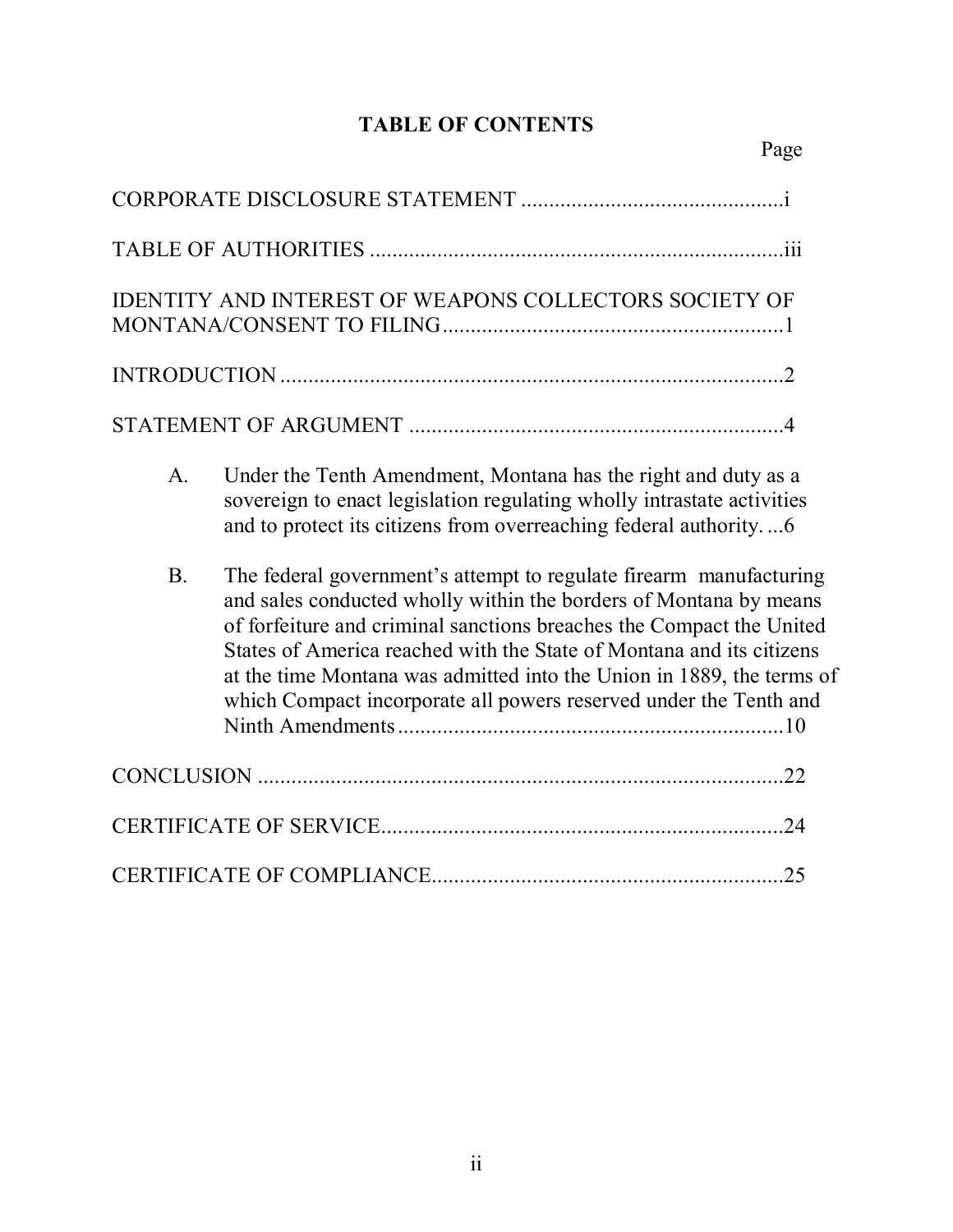## **TABLE OF AUTHORITIES**

Page

## **Cases**

| Florida ex. rel. McCollum v. U.S. Dept. of Health & Human Serves., 716 F. Supp. |        |
|---------------------------------------------------------------------------------|--------|
| Garcia v. San Antonio Metro. Transit Auth., et al., 469 U.S. 528 (1985) 20-22   |        |
|                                                                                 |        |
|                                                                                 |        |
|                                                                                 |        |
|                                                                                 | 10, 15 |
|                                                                                 |        |
|                                                                                 |        |
|                                                                                 | 10     |
|                                                                                 |        |
|                                                                                 |        |
|                                                                                 |        |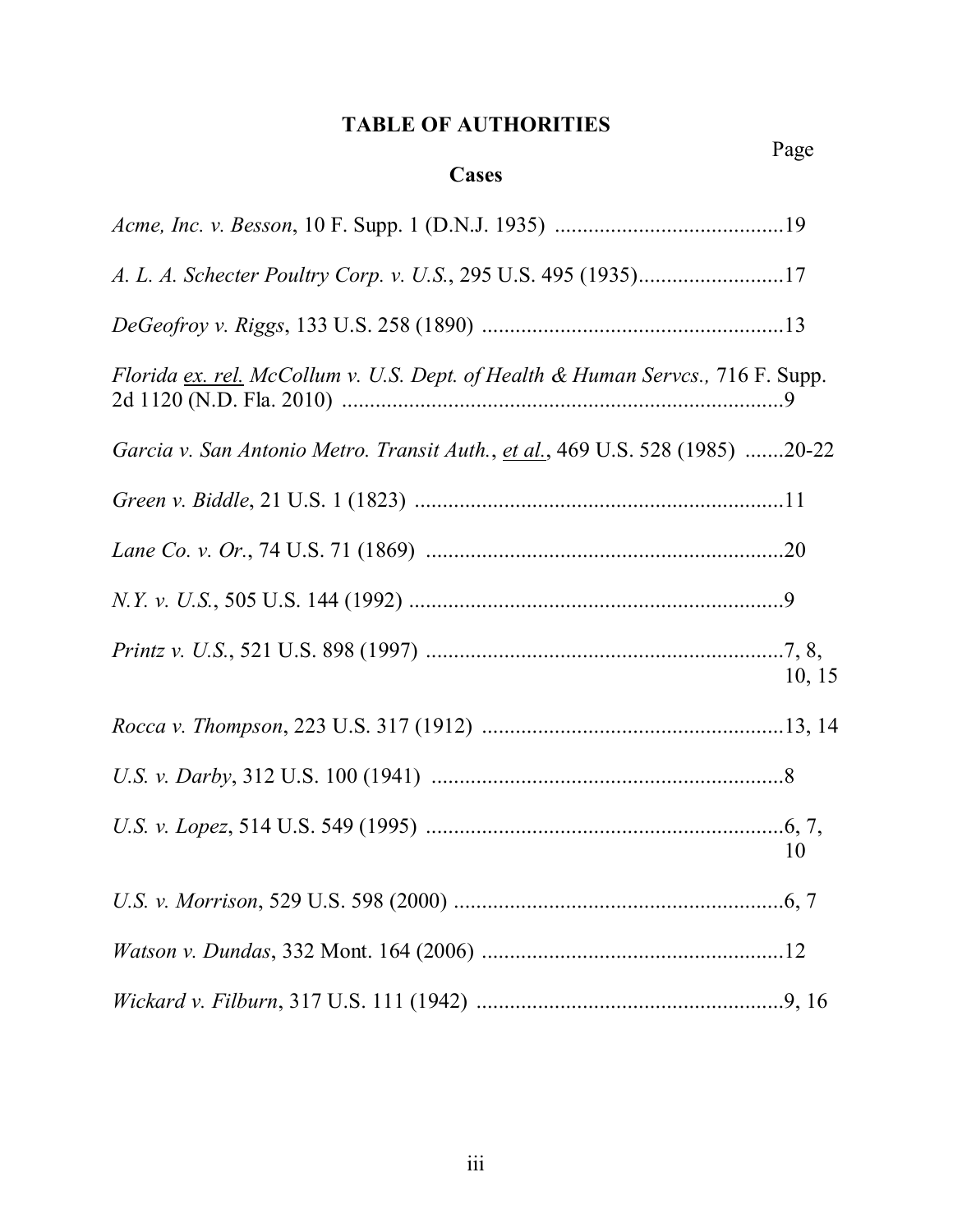# **U.S. Constitution**

|        | 10                    |
|--------|-----------------------|
|        |                       |
|        |                       |
| 19, 22 |                       |
|        | $.2 - 4,$<br>$6-10$ , |
|        | $14-15$ ,<br>$19-22$  |

## **Montana Constitution**

|                 | 5,        |
|-----------------|-----------|
|                 | $10-20$ , |
|                 | 22, 23    |
|                 |           |
|                 |           |
|                 |           |
|                 |           |
| <b>Statutes</b> |           |
|                 |           |
|                 |           |
|                 |           |
|                 |           |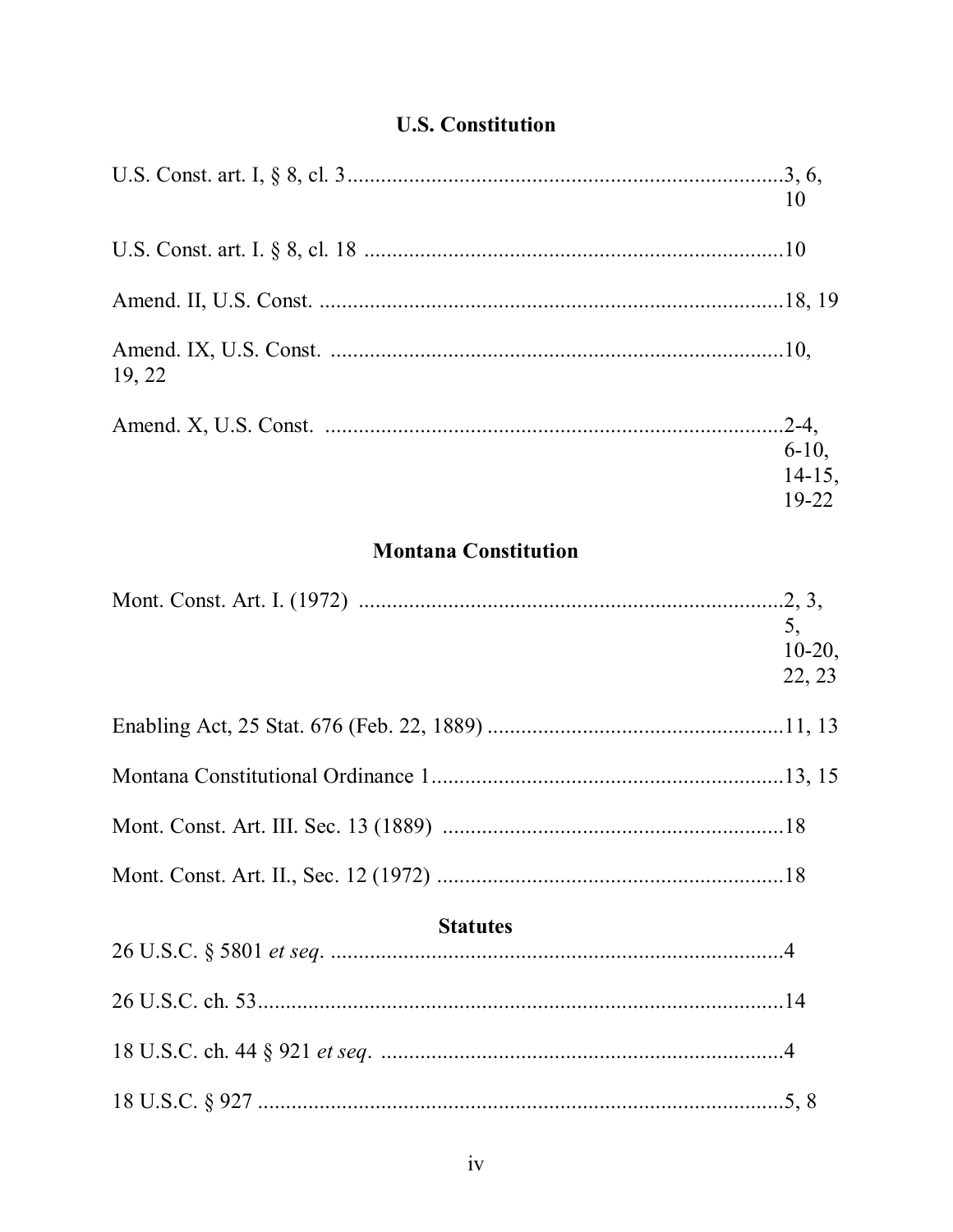# **Rule**

# **Miscellaneous**

| Gordon, Samuel, Recollections of Old Milestown (1918) 16                         |  |
|----------------------------------------------------------------------------------|--|
|                                                                                  |  |
|                                                                                  |  |
|                                                                                  |  |
| Story, Joseph, Commentaries on the Constitution of the United States Volume 2,   |  |
| Story, Joseph, Commentaries on the Constitution of the United States – Whether a |  |
| Walter Cooper and Eugene F. Bunker Papers, 1886-1956, Mont. St. U. Lib.,         |  |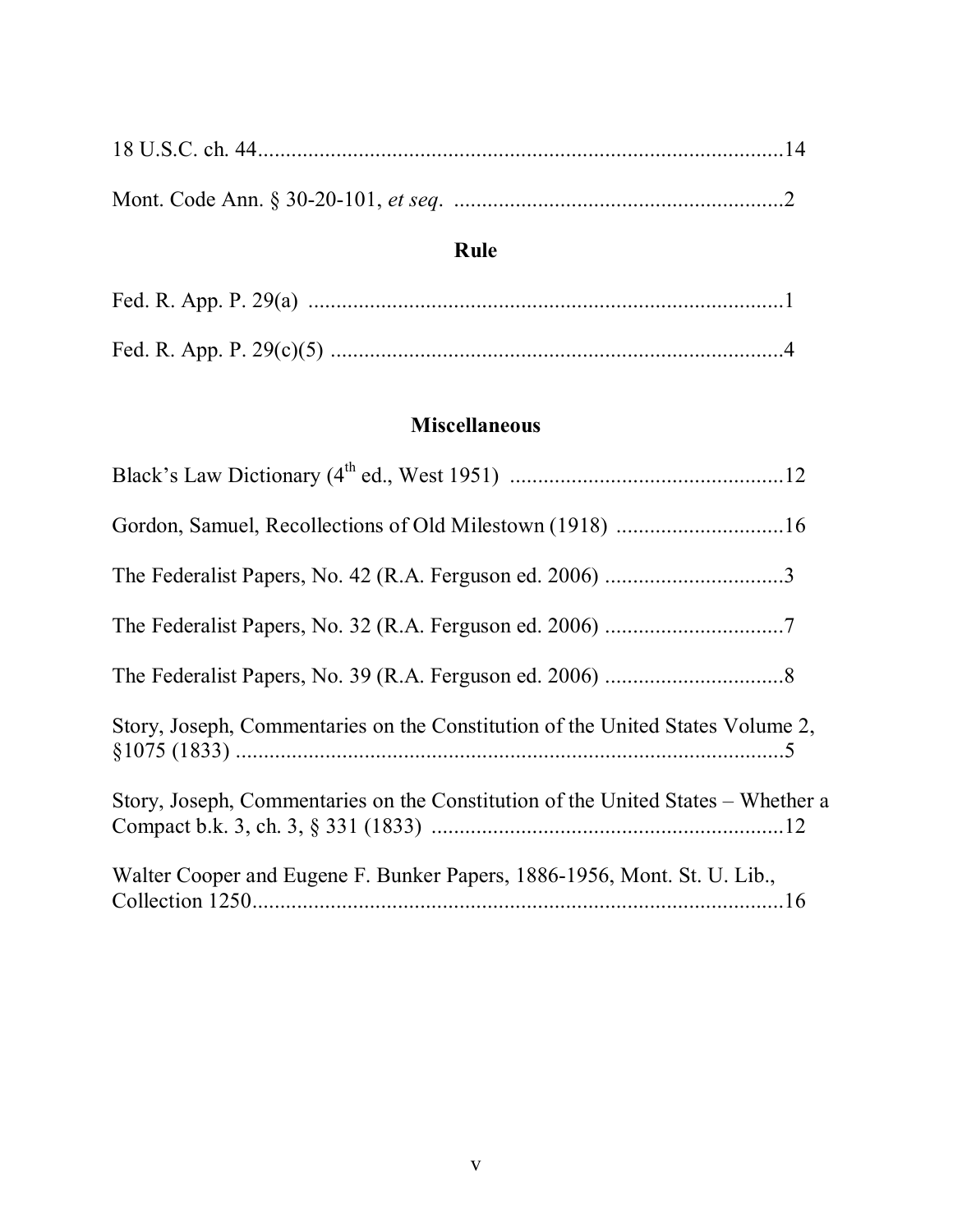## **I. IDENTITY AND INTEREST OF WEAPONS COLLECTORS SOCIETY OF MONTANA**

Pursuant to Fed. R. App. P. 29(a), counsel for all parties have been contacted and consent to the filing of this brief.

Weapons Collectors Society of Montana (hereinafter "WCSM") is a nonprofit corporation formed under the laws of the State of Montana. Specifically, WCSM is an association of roughly 1,136 Montana hobbyists who have an interest in collecting and making firearms (ancient and modern), ammunition, weapon accoutrements, and other weaponry gathered and collected for public display and sale. WCSM sponsors most Montana gun shows. WCSM files this amicus brief in support of Appellants' appeal in the above-captioned matter.

WCSM members have an interest in making guns and ammunition for sale within the State of Montana. These manufacturing and selling activities are the types of activities that are at the heart of the present litigation. They are also the types of activities, which engaged in, subject WCSM members to regulation by federal authorities. As such, WCSM is dedicated to both promoting a proper understanding of the United States Constitution, particularly as to the jurisdictional limits of federal authority over Montana citizens, and to protecting its members from burdensome federal government regulation of their firearms manufacturing, selling, and collecting-related activities. Consequently, WCSM and its membership have a significant interest in upholding the Montana Firearms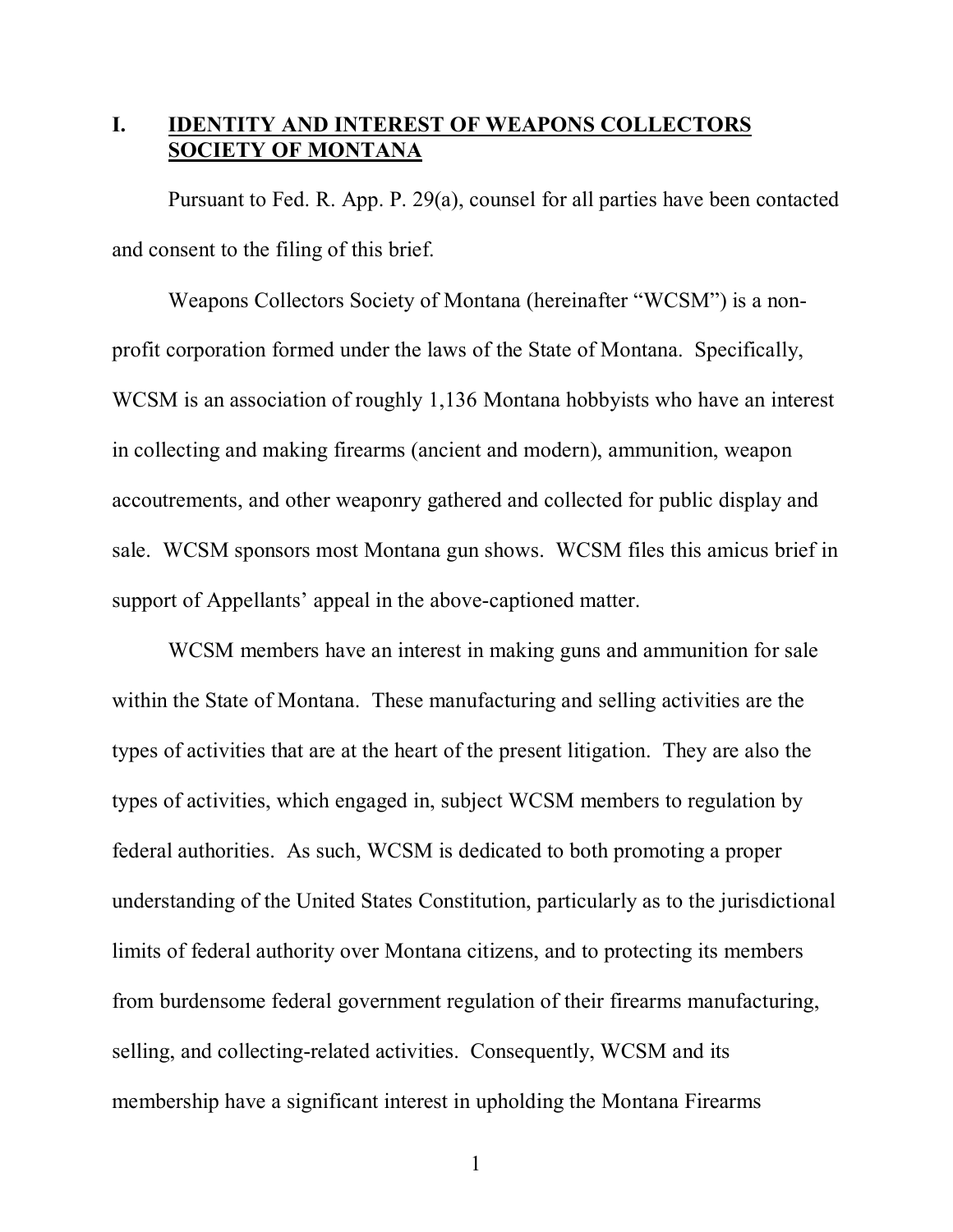Freedom Act (hereinafter "MFFA") (Mont. Code Ann. § 30-20-101, *et seq*. (2009) because that statute is important to the liberty interests of Montana citizens who make, collect, keep, and bear arms by protecting them from federal fines, forfeitures, and prosecution. WCSM and its membership participated in the lower court proceedings as an amicus party and, thus, cites to that participation as further authority for participating in the present action.

### **II. INTRODUCTION**

This brief supports reversal of the District Court's order adopting the Magistrate Judge's findings and recommendations that granted the United States' motion to dismiss for lack of subject matter jurisdiction and for failure to state a claim upon which relief may be granted. *See*, Order, Cause No. CV 09-147-M-DWM-JCL (D.C. Mont. Sept. 29, 2010). This brief addresses the later legal point, arguing that Appellants have a cognizable claim for relief both under Amendment X of the United States Constitution (hereinafter "Tenth Amendment") and under the compact the United States of America reached with the State of Montana and its citizens at the time Montana was admitted into the Union in 1889. *See,* Mont. Const. Art. I.; 25 Stat. 676 (Feb. 22, 1889) (hereinafter "Compact").

WCSM submits this brief on the substance of the Appellants' claims with the goal of assisting this Court in moving beyond the Appellee's procedural challenges so that this Court will make a determination upon the merits of the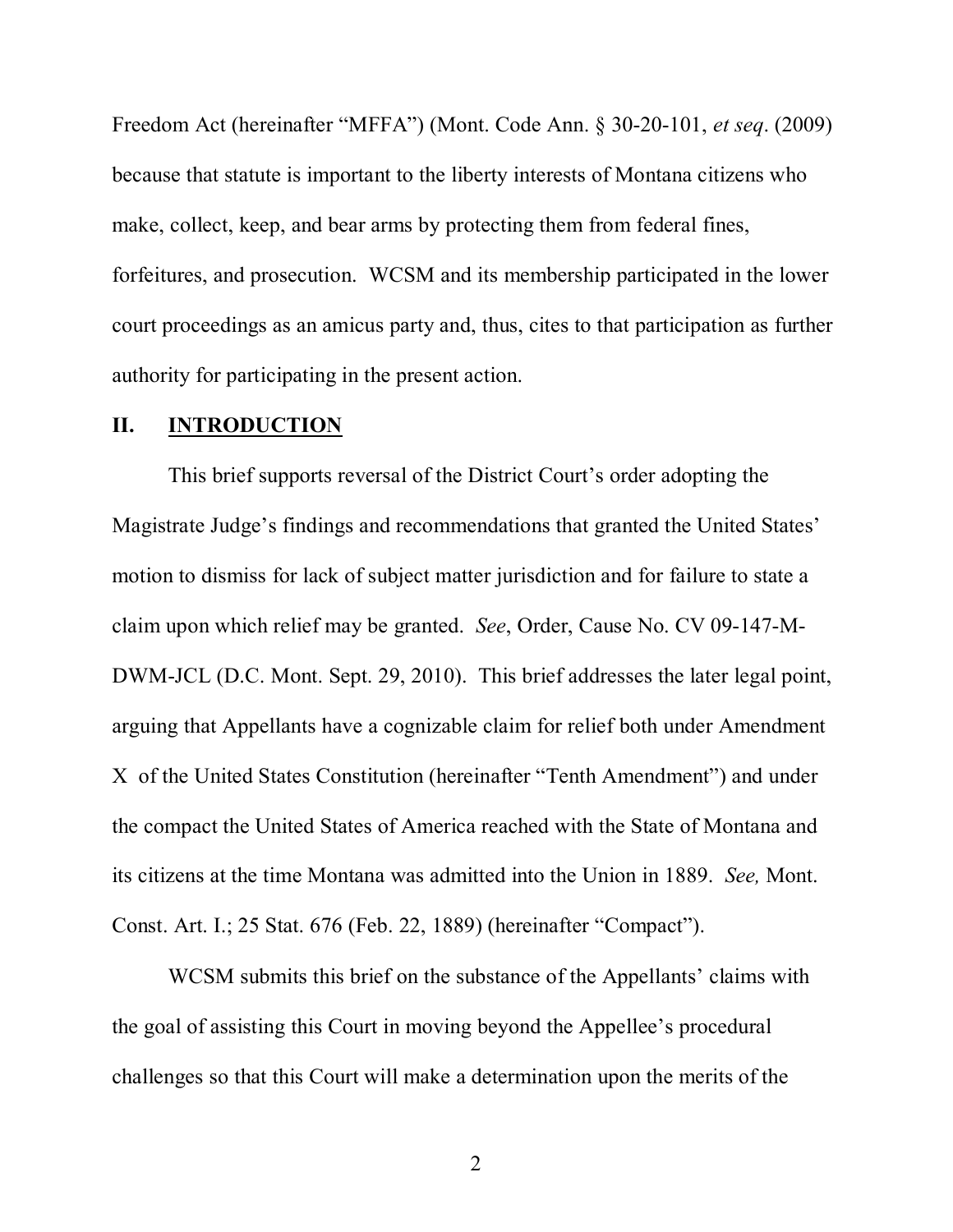Appellants' Tenth Amendment claims. Namely, determine whether the Tenth Amendment serves as a limitation on the federal government's authority to regulate an activity (firearm manufacturing and the intrastate sale of such manufactured guns and ammunition), the regulation of which was clearly reserved to the State of Montana and its citizens at the time Montana joined the Union, and determine whether a federal agency's threat to fine and prosecute Montana citizens for engaging in lawful state-sanctioned activities is a breach of the Compact between the United States of America and Montana.

WCSM's position is that the MFFA represents a proper effectuation of the constitutional balance of power between the federal government and the State of Montana, ensuring that the federal government's regulatory authority over firearms manufacturing and sales is properly limited in scope to the historic understanding of the term "interstate commerce"<sup>1</sup>, and that the State of Montana has the power, pursuant to the Tenth Amendment and pursuant to the Compact it reached with the United States, to secure to its citizens the right to lawfully manufacture and sell arms without the fear of federal enforcement.

<sup>&</sup>lt;sup>1</sup> In this, WCSM joins in Sections II and III of the Brief of Amicus Curiae Center for Constitutional Jurisprudence and Fifteen State Legislators (June 8, 2011), which asserts that the Framers had a much narrower intent for the scope of the Commerce Clause, Article I, Section 8, Clause 3, that intent being to prevent a state from laying duties on other states imports and exports and not as an independent source of power for purposes of the general government. *See*, Federalist No. 42 (J. Madison) (R.A. Ferguson ed. 2006).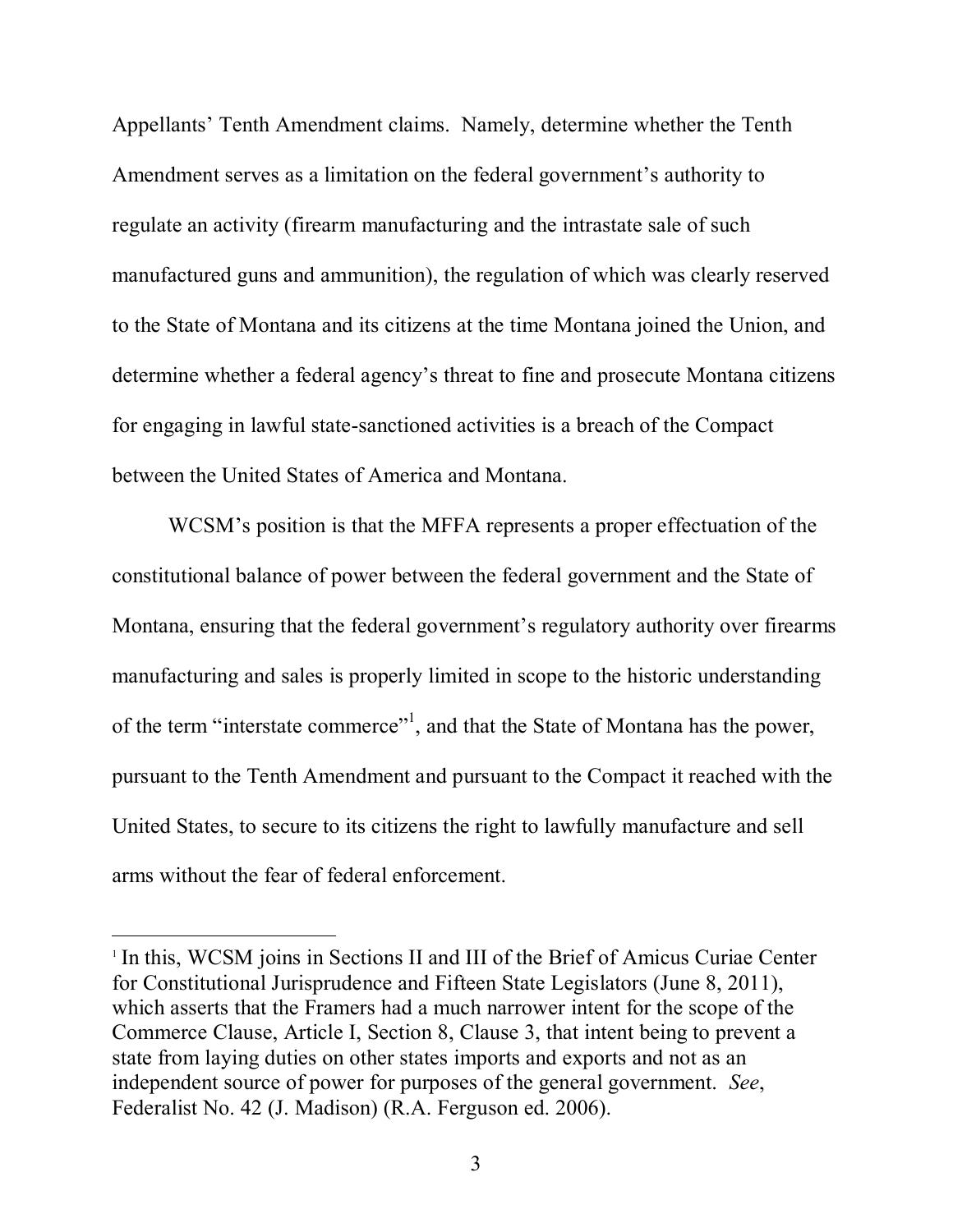Pursuant to Federal Rules of Appellate Procedure Rule 29(c)(5), the undersigned states that (1) a party or party's counsel did not author this brief in whole or in part; (2) a party or party's counsel did not pay for the costs associated with preparing/submitting this Brief; and (3) no other person, beyond amicus curiae, its members, or its counsel, contributed money to preparing this brief.

#### **III. STATEMENT OF ARGUMENT**

Congress has enacted two major federal statutes to regulate the commerce in, and possession of, firearms in the United States. These statutes are: 1) the National Firearms Act of 1934 (26 U.S.C. § 5801 *et seq*.) (hereinafter "NFA"); and 2) the Gun Control Act of 1968, as amended (18 U.S.C. Chapter 44, § 921 *et seq*.) (hereinafter "GCA"). Passed by the 2009 Montana legislature and enacted into law, the MFFA declares that small firearms, firearms accessories, and ammunition manufactured, sold, and maintained within the boundaries of the State of Montana (wholly intrastate activities) are not subject to federal laws, regulation, or jurisdiction, including provisions of the GCA and NFA.

This brief argues: 1) that the MFFA is a valid enactment under those powers reserved to Montana under the Tenth Amendment to regulate purely intrastate commercial activities and that, in light of those reserved powers, the Commerce Clause cannot, and should not, be read so broadly as to infringe on the right of Montana to exercise those powers; 2) that the State of Montana's Compact with the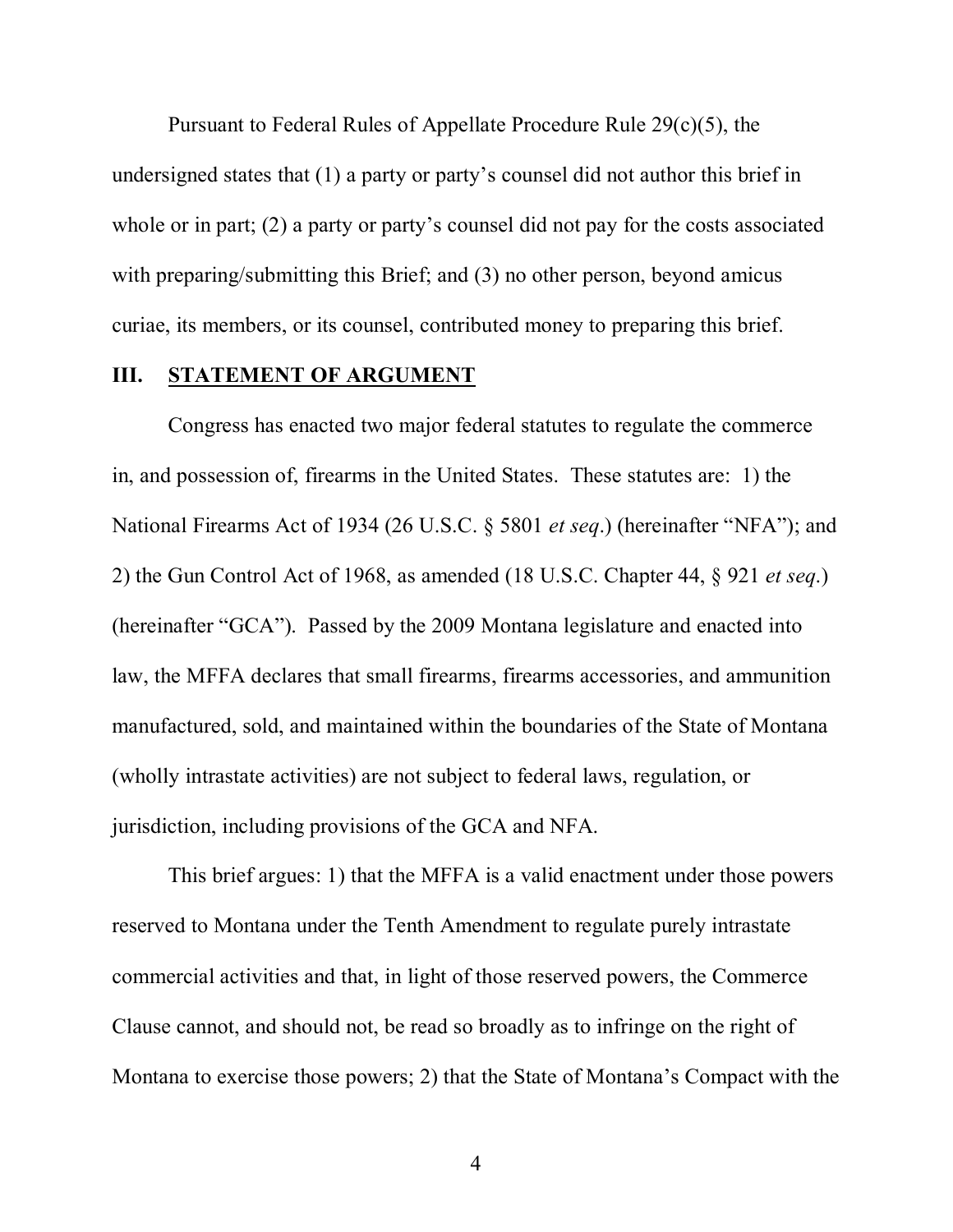United States imposes constraints on the Appellee's authority to regulate gun manufacturing and sales that are wholly intrastate; and 3) that subjecting Montana citizens to federal criminal and civil sanctions for acting in compliance with the MFFA runs afoul of the Compact reached between the U.S. and Montana.<sup>2</sup>

<sup>2</sup> WCSM notes that 18 U.S.C. § 927 (Effect on State Law) of the GCA states that no provision of the GCA indicates Congress' intent the Act is to be construed to occupy the field in which such provision operates to the exclusion of the law of any state on the same subject matter unless a Court concludes that there is a direct and positive conflict between such provision and the law of the state so that the two cannot be reconciled or consistently stand together. The lower court's decision concludes that there is a direct conflict between the MFFA and the GCA and the NFA. *See*, Findings & Recommendation of U.S. Mag. Judge, Cause No. CV-09-147-DWM-JCL, at 57 (Aug. 31, 2010). WCSM asserts this finding is error and joins in Parts 3B and 3C of Appellants' principal brief. In resolving this preemption question, the Court should ask itself this. Is the power granted to the federal government exclusively for the regulation of interstate commerce a power for the regulation of manufacturers? The statement of this question answers itself. A power granted for one specific purpose, regulation of goods passing between and among states, cannot be used to regulate another purpose – regulating the manufactures of goods made for wholly interstate purposes. Is not the act of manufacturing distinct from the act of selling goods into interstate commerce? If the acts are distinct, then how can the power to regulate one arise from a power to regulate the other? It is true that commerce and manufacturers are, or may be, intimately connected with each other. But, that is not the constitutional point at issue. The issue to be solved in Commerce Clause cases is whether Congress has the right to regulate that, which is not committed to it, under an enumerated power, which is committed to it, simply because there is, or may be, an intimate connection between the two powers. If this is admitted, the enumeration of congressional powers is wholly unnecessary and nugatory; and the result is that the powers of Congress embraces the widest extent of legislative functions, to the utter demolition of all constitutional boundaries between the state and national governments. *See*, Story, Joseph, Commentaries on the Constitution of the United States, Volume 2, § 1075 (1833).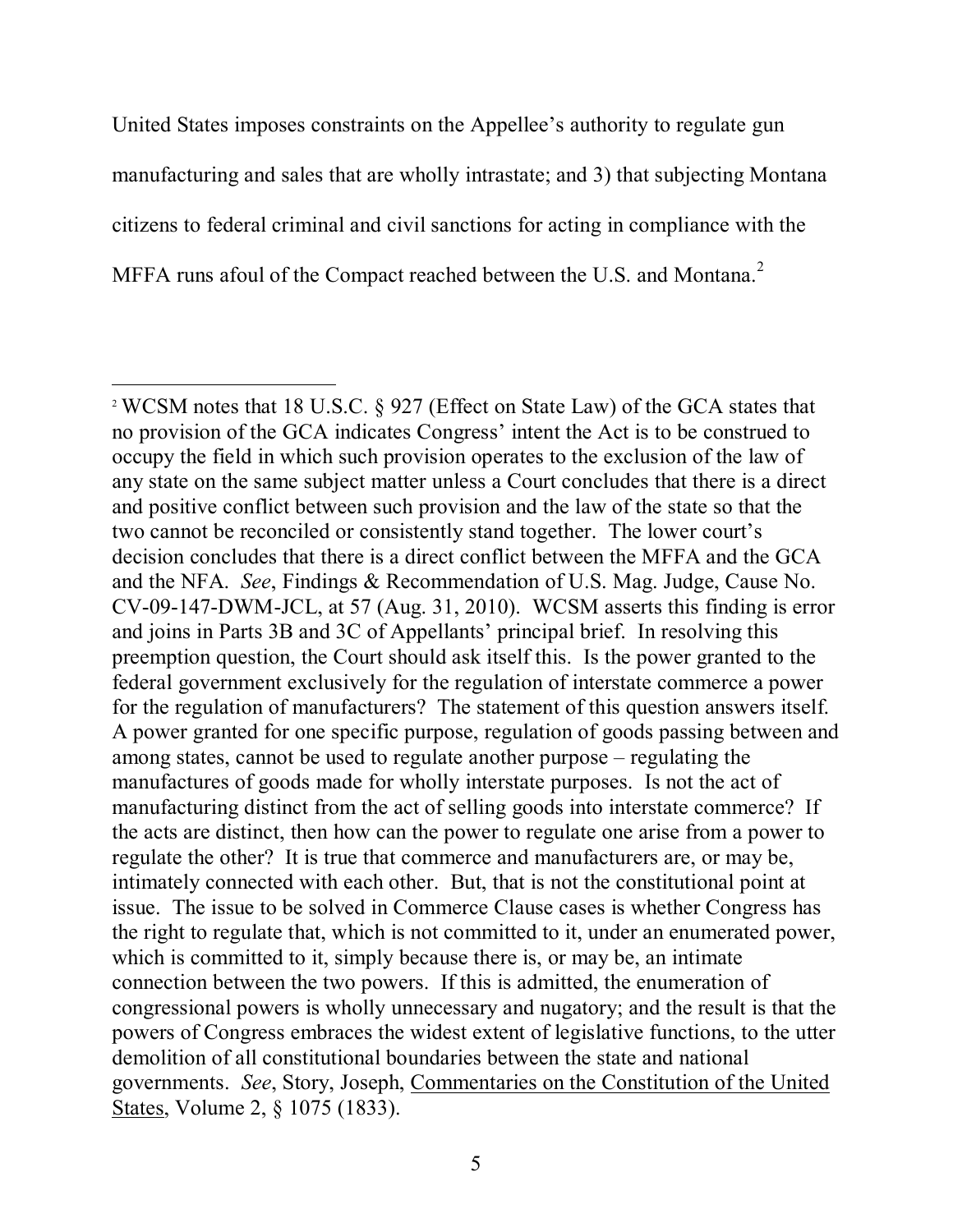### **A. Under the Tenth Amendment, Montana has the right and duty as a sovereign to enact legislation regulating wholly intrastate activities and to protect its citizens from overreaching federal authority.**

The United States Constitution delegates specific powers to the federal government and reserves to the states the powers not delegated. *See*, *U.S. v. Lopez*, 514 U.S. 549, 552 (1995). One of the powers specifically delegated to the federal government in the Constitution, as granted by the Commerce Clause, is the authority to "regulate Commerce . . . among the several States." U.S. Const. art. I, § 8, cl. 3; *Lopez*, 514 U.S. at 552-559. Congress' commerce powers are broad; however, such powers are not unlimited. The Commerce Clause itself imposes constraints on Congress' authority to regulate wholly intrastate activities. *See*, *Lopez*, 514 U.S. at 563-568; *U.S. v. Morrison*, 529 U.S 598, 612-613 (2000). The limitation of Congress' commerce powers described by the United States Supreme Court in its holdings in *Lopez* and *Morrison* are premised on the Supreme Court's recognition of the constitutional balance of power between the federal government and the states, including the State of Montana.

In *Lopez* and *Morrison*, the Supreme Court recognized that Congress does not have a general power to regulate all activities conducted within the United States. The Court recognized also that states retain authority to regulate essentially what are in essence local matters. As stated by Justice Kennedy in *Lopez*, "it was the insight of the Framers that freedom was enhanced by creation of two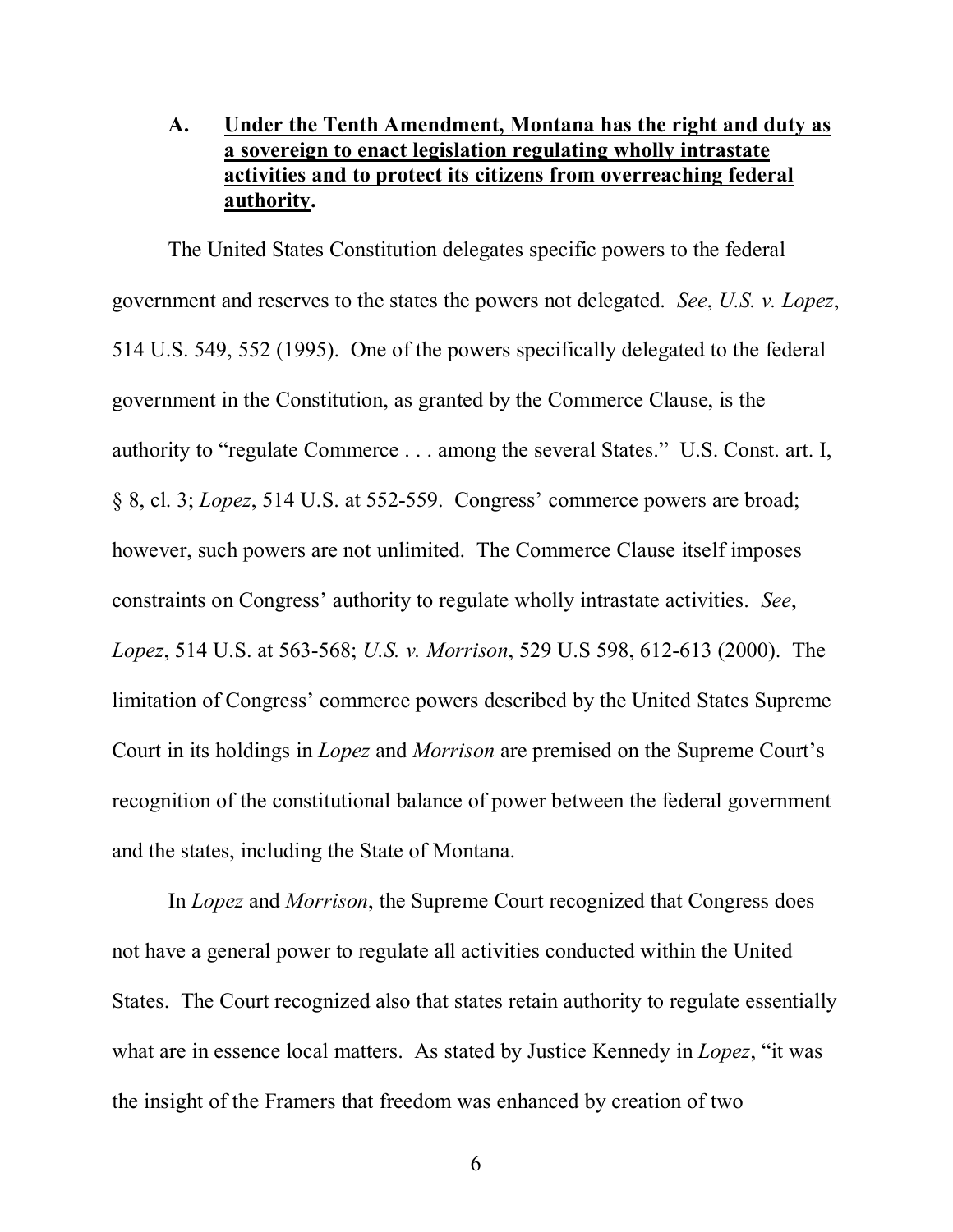governments, not one". As Justice Kennedy stated also, "[t]he theory that two governments accord more liberty than one requires for its realization two distinct and discernable lines of political accountability: one between the citizens and the federal government; the second between the citizens and the States." *Lopez*, 514 U.S. at 576. Thus, the Supreme Court determined in *Lopez* and *Morrison* that while the Commerce Clause grants Congress broad power to regulate interstate commerce, the Commerce Clause and other provisions of the United States Constitution expressly limit Congress' regulatory powers in order to carry out the Framer's intent to ensure that each state of the union retained its sovereign powers to regulate and to protect the individual freedom, public health, and welfare of its citizens. *See, Printz v. U.S.*, 521 U.S. 898 (1997); Federalist No. 32 (A. Hamilton).

One of those other provisions is, of course, the Tenth Amendment of the United States Constitution. The Tenth Amendment restates the Constitution's principle of federalism by explicitly memorializing that those powers not delegated to the United States, or prohibited by it to the States, are reserved to the States or to the people. The Tenth Amendment makes explicit: 1) the Framer's idea that the federal government is limited to only the powers delegated in the Constitution; and 2) that individual states, such as Montana, retain the right to enact legislation that is both a valid exercise of their retained regulatory powers and that exempts its citizens from federal laws and regulations when such laws and regulations go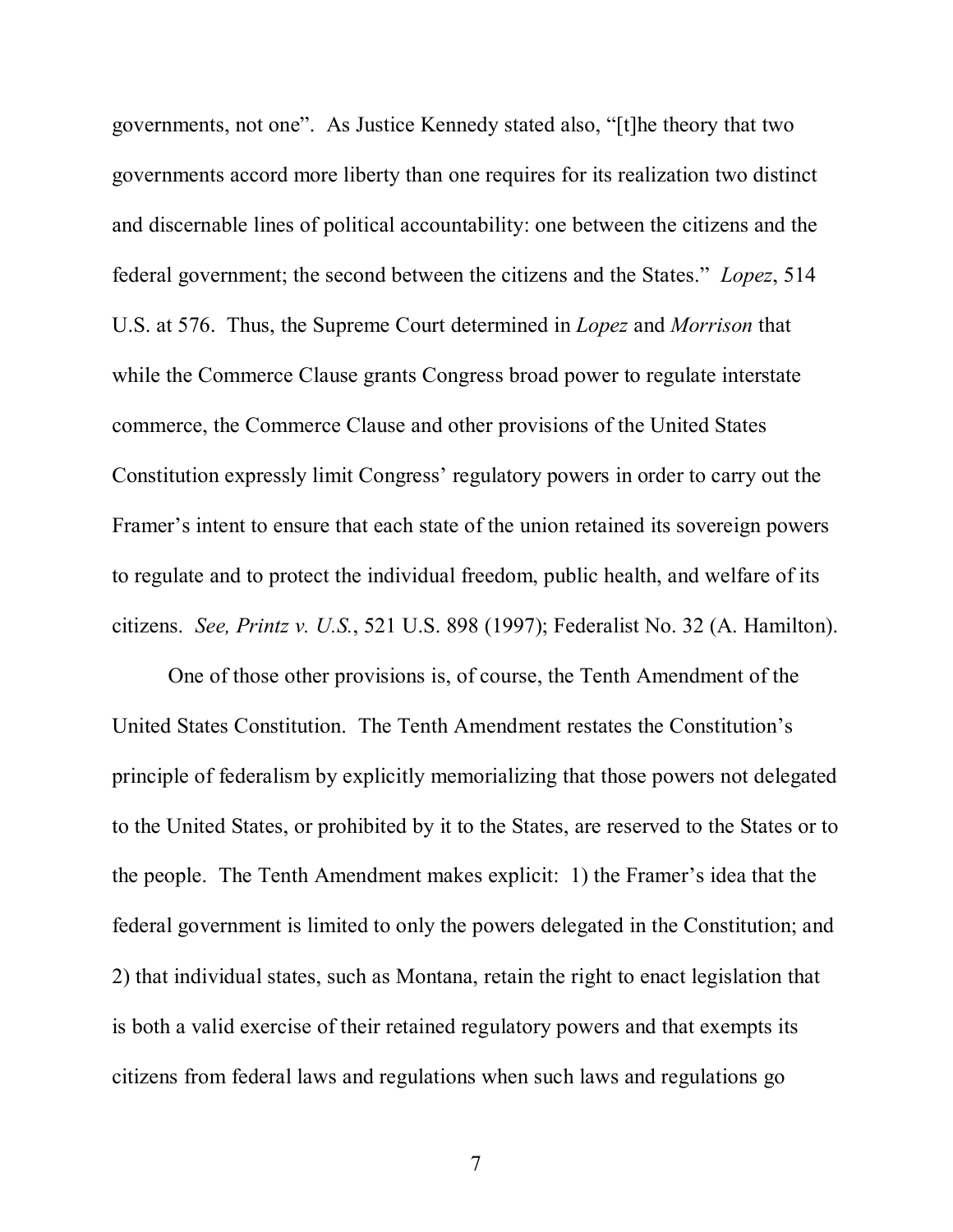beyond the reach of Congress's enumerated powers.<sup>3</sup> As the United States Supreme Court made clear in *U.S. v. Darby*, 312 U.S. 100, 124 (1941), the Tenth Amendment "states but a truism that all is retained which has not been surrendered." "There is nothing in the history of its adoption to suggest that it was more than declaratory of the relationship between the national and state governments as it had been established by the constitution before the amendment or that its purpose was other than to allay fears that the new national government might seek to exercise powers not granted, and that the states might not be able to exercise fully their reserved powers . . .." *Darby*, 312 U.S. at 124.

In the present case, the MFFA is a valid exercise of the State of Montana's retained powers under the Tenth Amendment both to regulate within its borders the commerce of the lawful and constitutionally protected activity of manufacturing and selling arms and ammunition and to protect its citizens from an unconstitutional overreach by the federal government by application of the provisions of the GCA and NFA to lawful activities carried out by Montana citizens when those activities are being conducted wholly within the boundaries of Montana. *See*, *e.g.*, *Printz*, 521 U.S. at 918-924, *citing* Federalist No. 39 (J.

<sup>&</sup>lt;sup>3</sup> Congress recognized this jurisdictional limitation when it included § 927 in the GCA–intent not to preempt state law. So, too, should this Court recognize that Congress did not, in enacting the GCA and the NFA, intend to preempt state statutes, such as the MFFA, that are proper exercises of state power to regulate wholly intrastate commercial activities.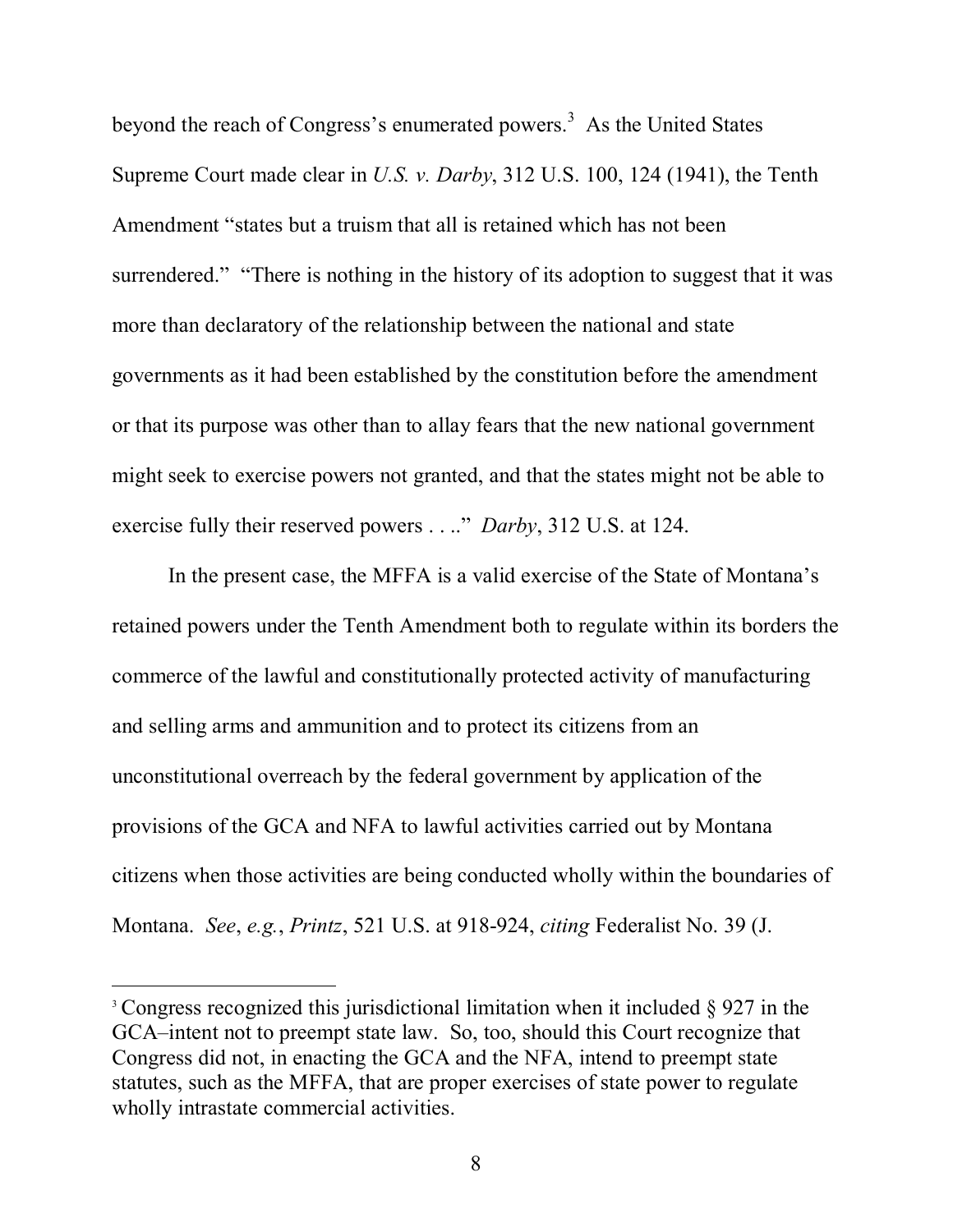Madison) (While States surrendered powers to the federal government, states

retained a "residuary and inviolable sovereignty which is reflected in the

Constitution's text, namely the Tenth Amendment.")

The MFFA should be seen for what it is not. The MFFA is not an attempt

by the State of Montana to use the Tenth Amendment to nullify either the GCA or

the NFA or any provisions thereof.<sup>4</sup> Rather, the MFFA is a law that allows

<sup>4</sup> It is a well-established that federal laws are rarely declared unconstitutional, and thus, null and void, for violating the Tenth Amendment. As a rule of thumb, the Supreme Court has generally held that federal laws are unconstitutional under the Tenth Amendment when such laws compel the states to enforce federal statutes*. See, e.g*., *N.Y. v. U.S*., 505 U.S. 144 (1992) (Supreme Court invalidates a portion of the Low-Level Radioactive Waste Policy Amendments Act of 1985 on the grounds that the Act imposed an unconstitutional obligation on states to take title to any low-level radioactive waste within their borders that was not disposed of prior to a date certain and that made each state liable for all damages directly related to the waste). However, it is also well-established that Congress has, with the all-tooeagerness, assistance, and blessings of the judicial branch of government, pushed its regulatory and legislative reach under the Commerce Clause well beyond the reach envisioned by the Founding Fathers. Starting with *Wickard v. Filburn*, 317 U.S. 111, 63 S. Ct. 82 (1942) (Congress can regulate the class of activities at issue when the activities "taken in the aggregate" substantially affect interstate commerce), the Courts have allowed Congress to expand its powers, using the Commerce Clause, to reach every aspect and activity of our lives, including, perhaps a citizen's decision *not* to participate in commerce, interstate or otherwise. *See*, *Florida ex rel. McCollum v. U.S. Dept. of Health & Human Servs.*, 716 F. Supp. 2d 1120 (N.D. Fla. 2010) (challenge to the constitutionality of the Patient Protection and Affordable Care Act [Obamacare] and, specifically, the Minimum Essential Coverage Provision). The Courts have abdicated their duty to protect the concept of Federalism, and the time has come for the Judicial Branch of government to use the Tenth Amendment as the authority to limit Congress' powers to regulate to those powers actually enumerated. It is for this reason that WCSM joins in support of Sections 3B and 3C of Appellants' principal brief that call for overturning the plenary-power line of Commerce Clause cases, and for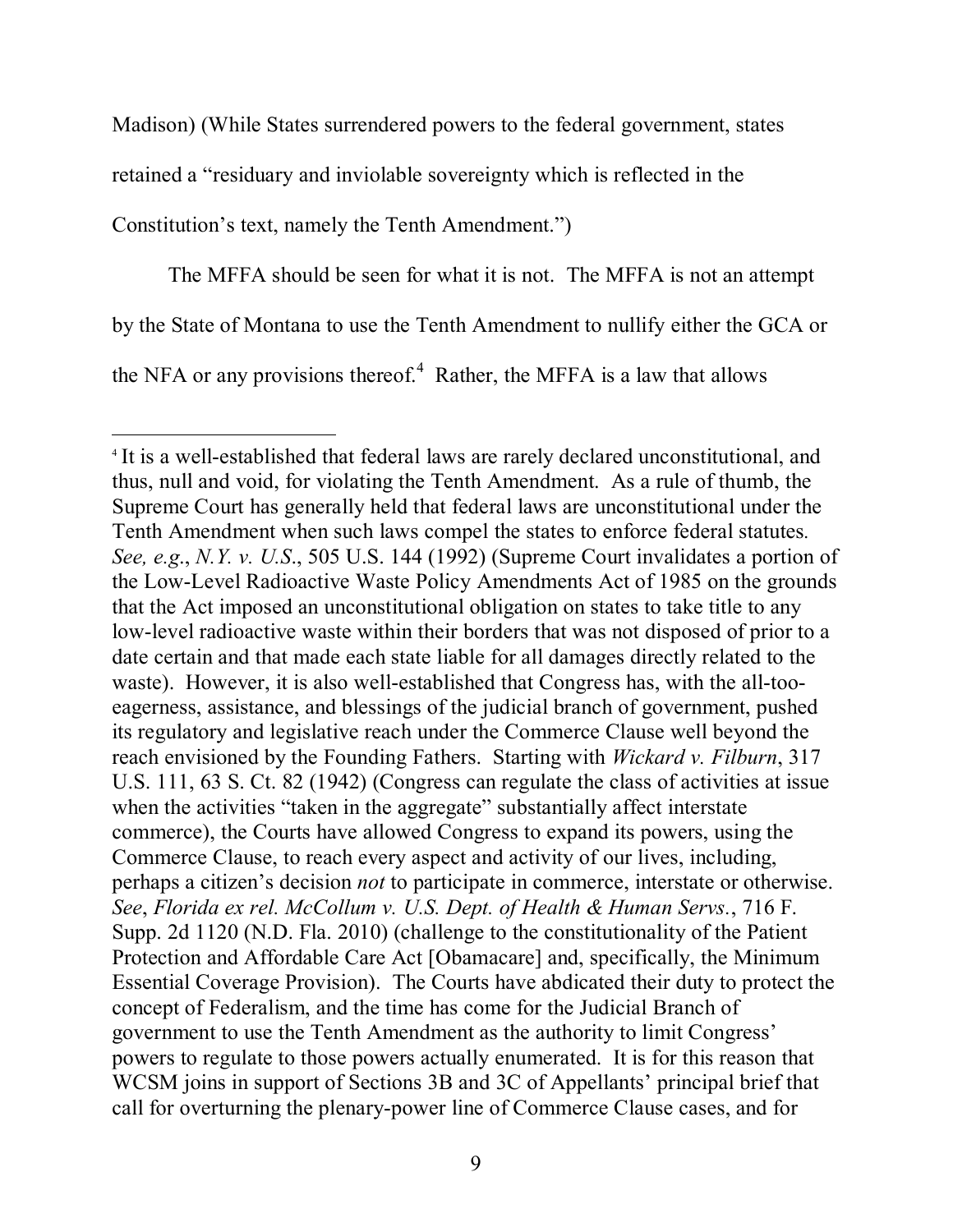Montana to regulate exclusively what the United States Supreme Court in *Lopez* would describe as a "local matter" – firearm production and trade conducted within Montana's borders. It is on this basis that this Court should determine that the MFFA represents what Justice Kennedy described in *Lopez* as the "discernable line of political accountability" between the citizens of Montana and the State of Montana; as a valid exercise of the State of Montana's reserved powers under the Tenth Amendment to regulate a purely local matter; as outside the reach of Congress' Commerce Clause powers; and, consequently, as not preempted by federal law as Defendant's claim. *See*, *e.g., Printz*, 521 U.S. at 923-924 (When federal law that is passed under the guise of carrying out the execution of the Commerce Clause violates principles of state sovereignty, it is not a law proper for carrying into execution the Commerce Clause. Thus, the federal law is not enforceable under the Necessary and Proper Clause (Const. art. 1, § 8, cl. 3 & 18).

**B. The federal government's attempt to regulate firearm manufacturing and sales conducted wholly within the borders of Montana by means of forfeiture and criminal sanctions breaches the Compact the United States of America reached with the State of Montana and its citizens at the time Montana was admitted into the Union in 1889, the terms of which incorporate all powers reserved under the Tenth and Ninth Amendments.<sup>5</sup>**

limiting Congress' powers to those affirmatively granted to them by the States and the People.

<sup>5</sup> This argument represents a good-faith argument to extend and give substance to Ninth (Amendment IX) and Tenth Amendment judicial interpretation and meaning, and is further based on the Montana Legislature's invocation of the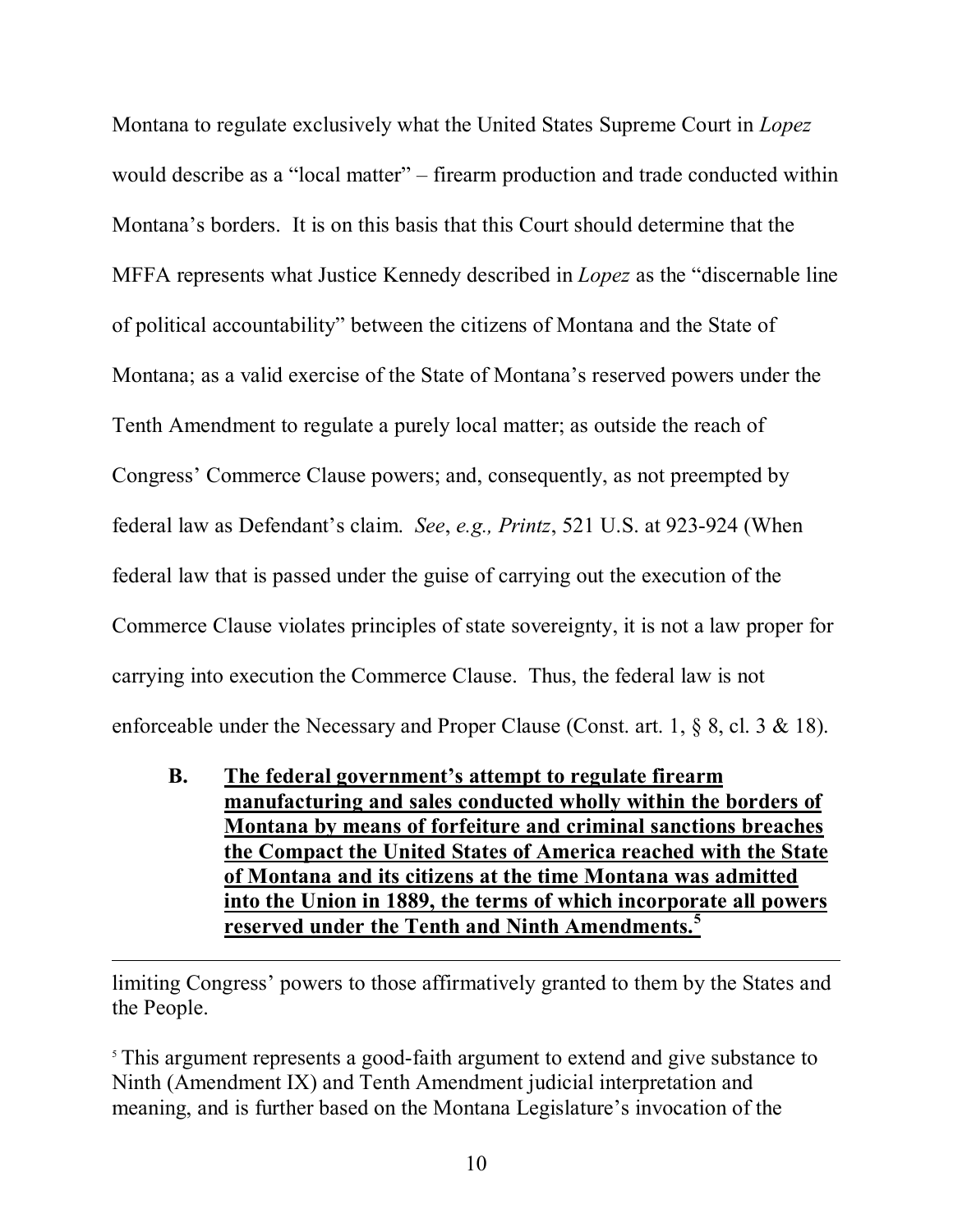As discussed above, the MFFA is a state legislative enactment that

constitutes an express exercise of the powers reserved to Montana by the Tenth

Amendment. The terms of the MFFA are further authorized and protected from

federal preemption under the conditions of the Compact that the State of Montana

reached with the United States upon its admission into the Union in 1889.

Montana joined the Union by means of a Compact with the United States. That Compact is memorialized and preserved in Article I of the Constitution of the State of Montana. The Compact reads:

All provisions of the enabling act of Congress (Approved February 22, 1889, 25 Stat. 676) as amended and of Ordinance No .1, appended to the Constitution of the State of Montana and approved February 22, 1889, including the agreement and declaration that all lands owned or held by an Indian or Indian tribes shall remain under the absolute jurisdiction and control of the congress of the United States, continue in full force and effect until revoked by the consent of the United States and the people of Montana.

Mont. Const. art. 1. The Enabling Act of 1889 set forth the binding legal

mechanism by which the people living in the territories of Montana, Dakota, and

Washington could form constitutions and State governments and be admitted into

the Union. *See*, 25 Stat. 676, as amend. (Feb. 22, 1889).

Montana's Compact with the United States is a bilateral, written contract or

agreement which binds the parties (*i.e.*, the United States and the State of

Compact theory and subsequent codification of the theory into law. Though raised by Amicus herein, the District Court did not address this argument.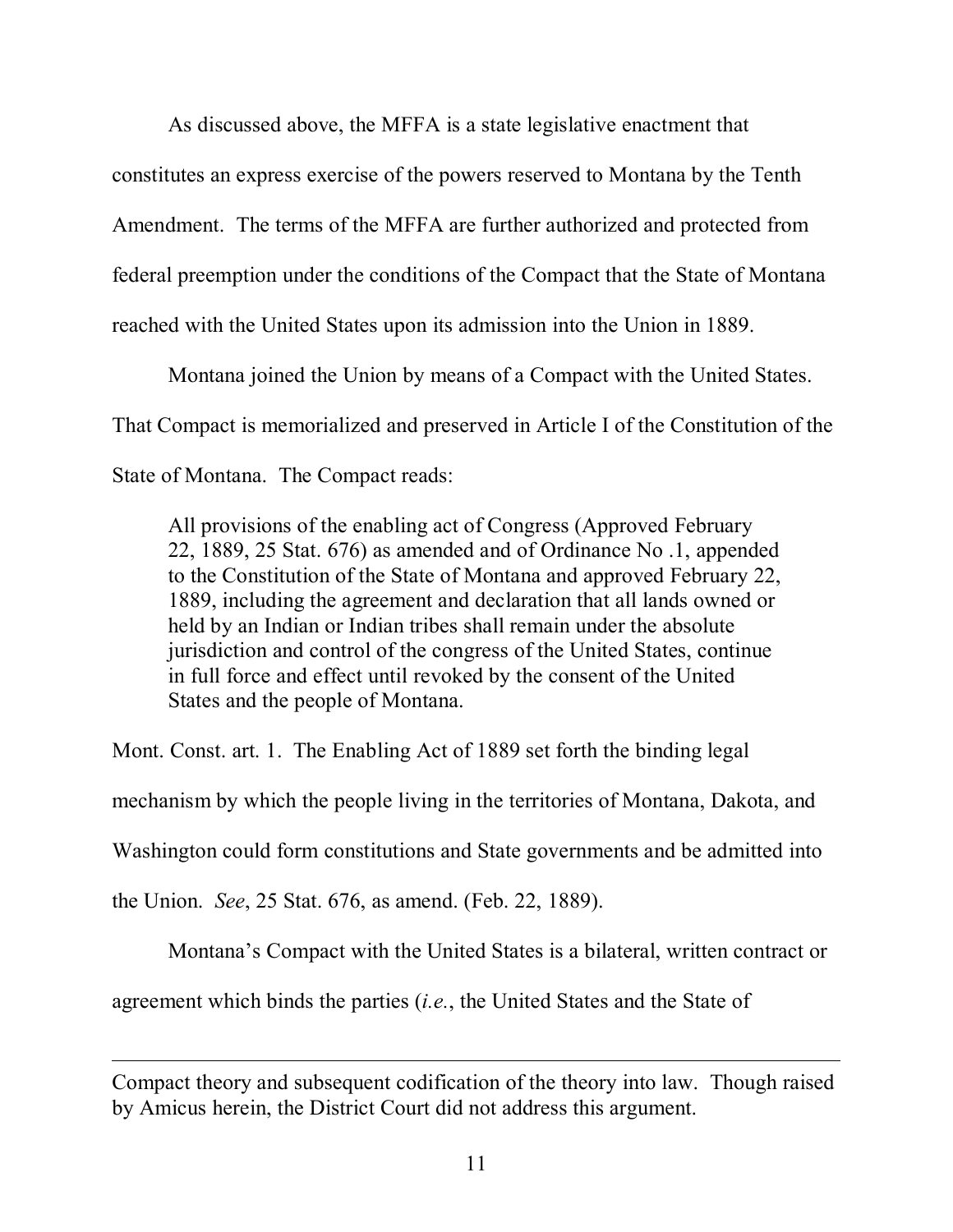Montana), to the terms of that Compact and creates obligations and rights capable of being enforced. Black's Law Dictionary 351  $(4<sup>th</sup>$  ed., West 1951). The terms "compact" and "contract" are synonymous. *See*, *Green v. Biddle*, 21 U.S. 1 (1823).

Montana's Compact with the United States shares all points in common with a bilateral contract by and between private parties. That is, the Compact contains the contracting parties, the subject matter, consideration, mutuality of agreement, and mutuality of obligation. Montana's Compact with the United States is also analogous to a treaty, which is a binding agreement between nations or states, or between the treaty-making authorities of nations or states. *See*, Black's Law Dictionary 1674; "TREATY. An agreement or contract between two or more independent states, nations or sovereigns." It is a well-understood legal maxim that contracts must be interpreted to as to give credence to the intent of the contracting parties as that intent existed at the time of the contract and that the Court must give effect to that mutual intention. *See*, *Watson v. Dundas*, 2006 MT 104, ¶ 22, 332 Mont. 164, 136 P. 3d 973; s*ee, also*, Joseph Story, Commentaries on the Constitution of the United States, Nature of the Constitution–Whether a Compact, Bk. 3, ch. 3, § 331 ("One of the first elementary principles of all contracts is to interpret them according to the intentions and objects of the parties at the time of making."). This basic interpretation principle applies as well to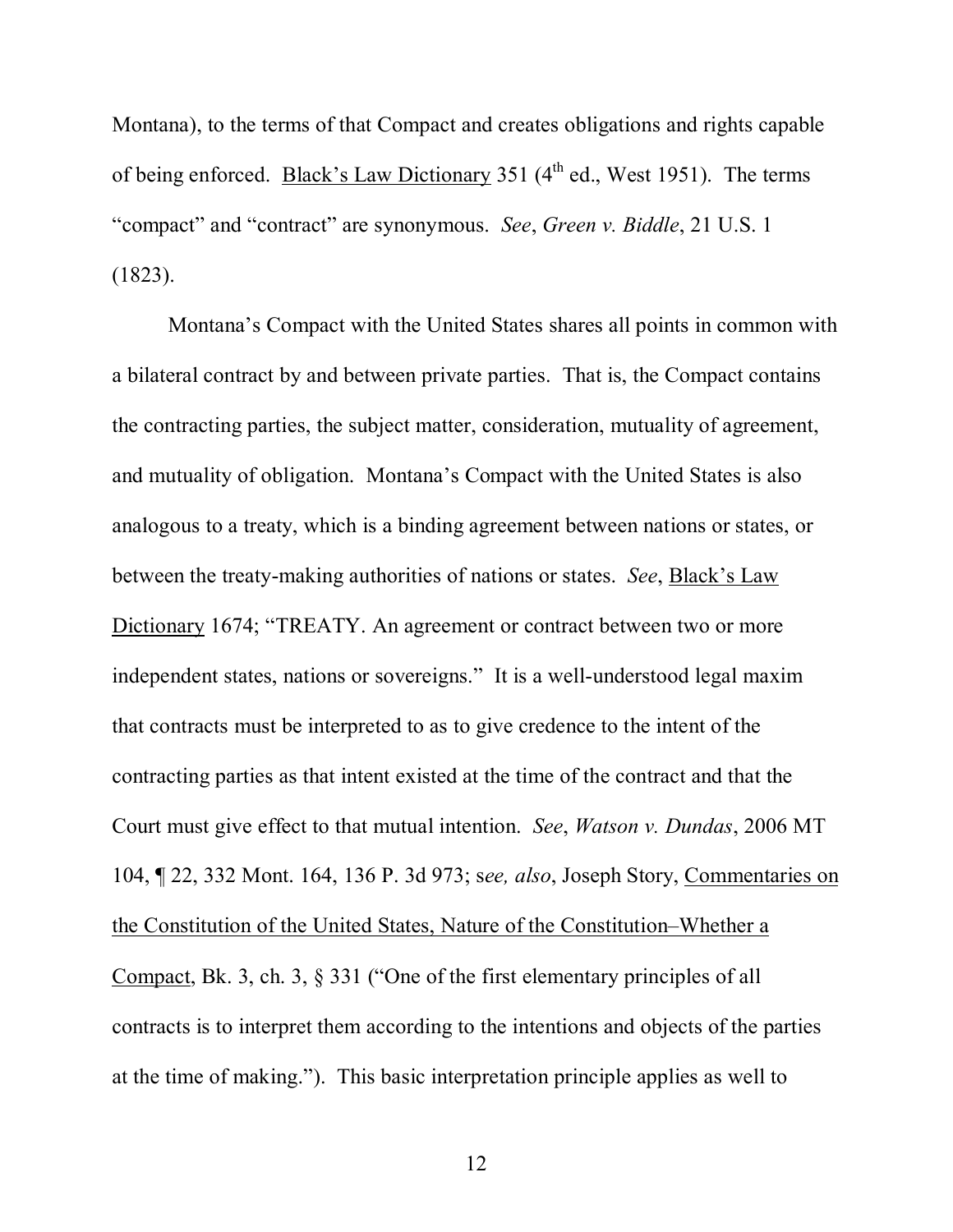treaties. "Treaties should be liberally construed, so as to carry out the apparent intention of the parties to secure equality and reciprocity between them." *See*, *DeGeofroy v. Riggs*, 133 U.S. 258, 271 (1890). While treaties are to be liberally construed, they are to be read in the light of the conditions existing when entered into, with a view to affecting the objects of the parties thereby contracting. *See*, *Rocca v. Thompson*, 223 U.S. 317, 331-332 (1912).

As evidenced by the adoption of the Compact and by the Enabling Act, Montana and the United States reached mutual assent in 1889 as to the terms of Montana's incorporation into the Union. As discussed immediately above, that agreement was reduced to writing and is recorded as Article I of the Montana Constitution. As part of that contract, and as a condition of becoming a state of the Union, the Montana territorial legislature, acting on behalf of the people of Montana, was required to approve Constitutional Ordinance 1. In the fifth paragraph, Ordinance 1 declared, "Fifth. That on behalf of the people of Montana, we in convention assembled do adopt the Constitution of the United States." In the proclamation of Montana's statehood dated November 8, 1889, then President Harrison specified and affirmed that Montana had, as a condition of statehood, been required to prepare a state constitution that "not be repugnant to the United States Constitution . . .".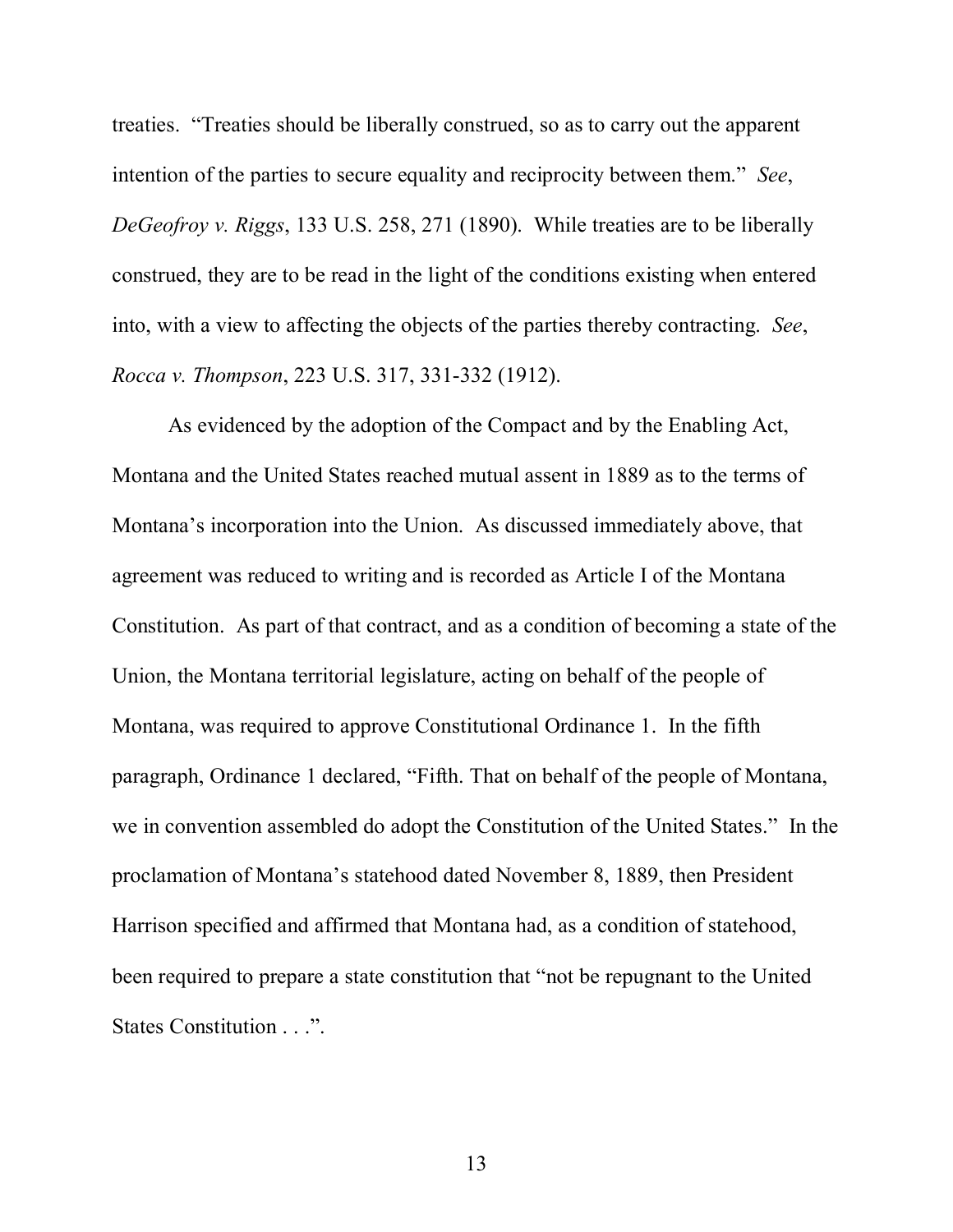Two of the provisions of the agreement between Montana and the United States were the incorporated provisions of the Tenth Amendment of the United States Constitution<sup>6</sup> and the Commerce Clause as those provisions were understood in 1889. Just as with any contract term, the terms of the contract are to be interpreted in light of the conditions existing when the contract was entered into. *See, Rocca*, 223 U.S. at 331-332. At the time of Montana's Compact with the United States, it is difficult to imagine that the parties to the contract understood the Commerce Clause to extend so far as to allow the federal government to regulate or prohibit firearm manufacturing and sales that occurred wholly within the State of Montana. In fact, it was not until some 40 years later, with the passage of the Federal Firearms Act of 1934, that the federal government first began to regulate the manufacture and transfer of firearms across state lines, which it did through taxing and registration requirements. *See*, 73rd Cong., Sess. 2, ch. 757, 48 Stat. 1236, enacted in 1934 and currently codified as amended as 26 U.S.C. ch. 53. Further, it was not until eighty years after the Compact that Congress enacted the Gun Control Act of 1968, which was the first federal law to broadly regulate the firearms industry, firearms owners and interstate commerce in gun manufacturing and dealing. *See*, P.L. No. 90-618, 82 Stat. 1213, enacted in 1968, and currently codified as amended as 18 U.S.C. ch. 44. Because these federal laws were both

<sup>&</sup>lt;sup>6</sup> The wording of the Tenth Amendment and the Commerce Clause is the same in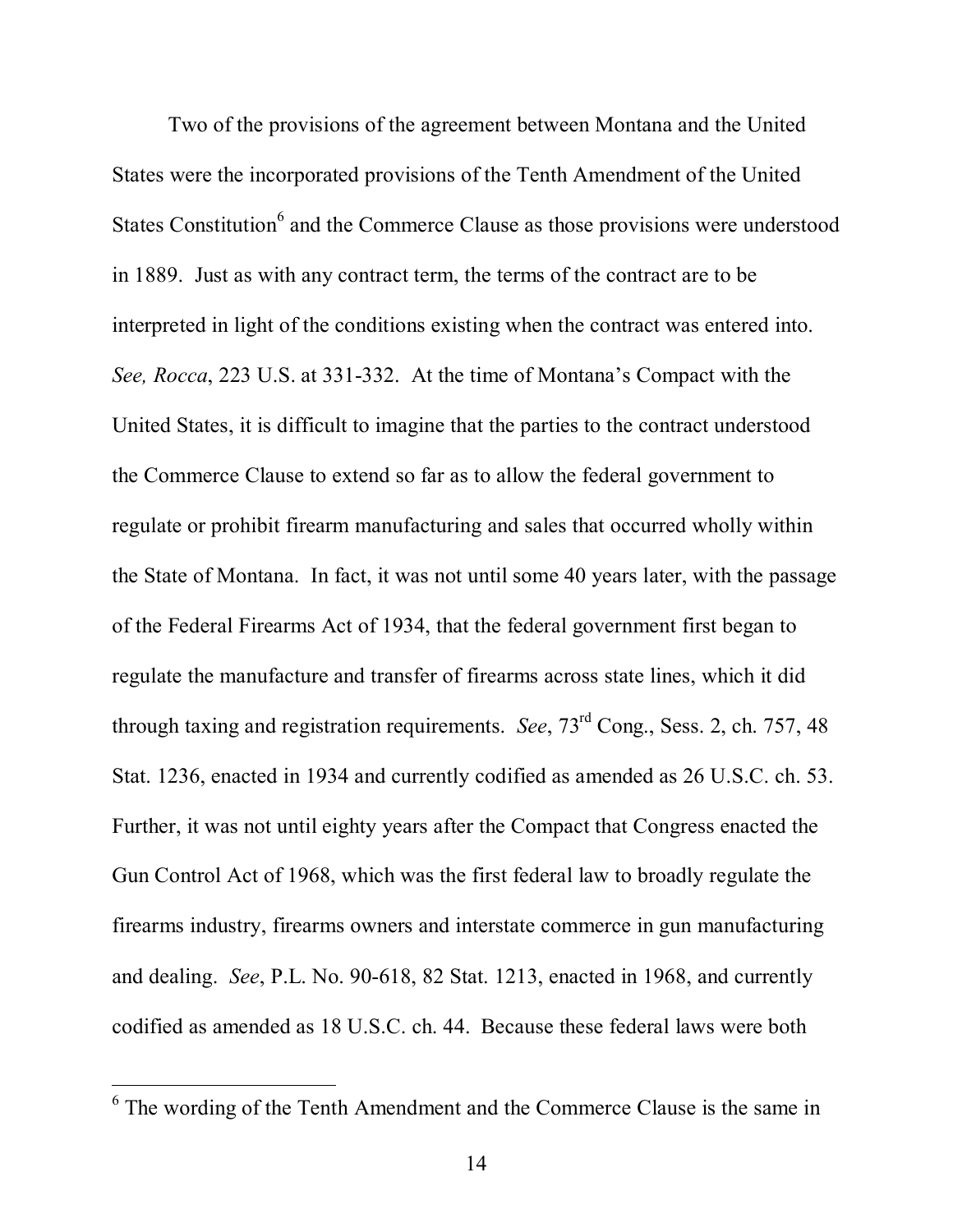passed well after enactment of the Compact, the laws and their accompanying federal regulations could not have been and are not a part of the Compact. Consequently, there is neither an express basis under the Compact for the federal government to use those laws as the means to preempt, and thereby invalidate, the MFFA, nor is there any basis for them to interpret the Compact to allow for that action. *Accord*, *Printz*, 521 U.S. at 918 (historical record and understanding tends to negate the existence of the congressional power asserted by the federal government in this case).

Further, the Tenth Amendment was a part of the Constitution of the United States that was adopted and accepted by Montana in 1889 by means of Ordinance 1. The Tenth Amendment reserves to the State of Montana the ability and right to regulate intrastate commerce. As of 1889, the date of the execution of the Compact (and arguably as of 2011), Congress had not expressly preempted state regulation of intrastate commerce pertaining to the manufacture and sale of firearms, firearms accessories, and ammunition conducted wholly within the State of Montana. And, there is little question that residents and citizens of Montana were, at the time Montana became a state of the union, engaging in the manufacture and intrastate sale of firearms and ammunition. For example, historical research shows that Walter Cooper, an early Montana settler and

<sup>2011</sup> as the wording was in 1889.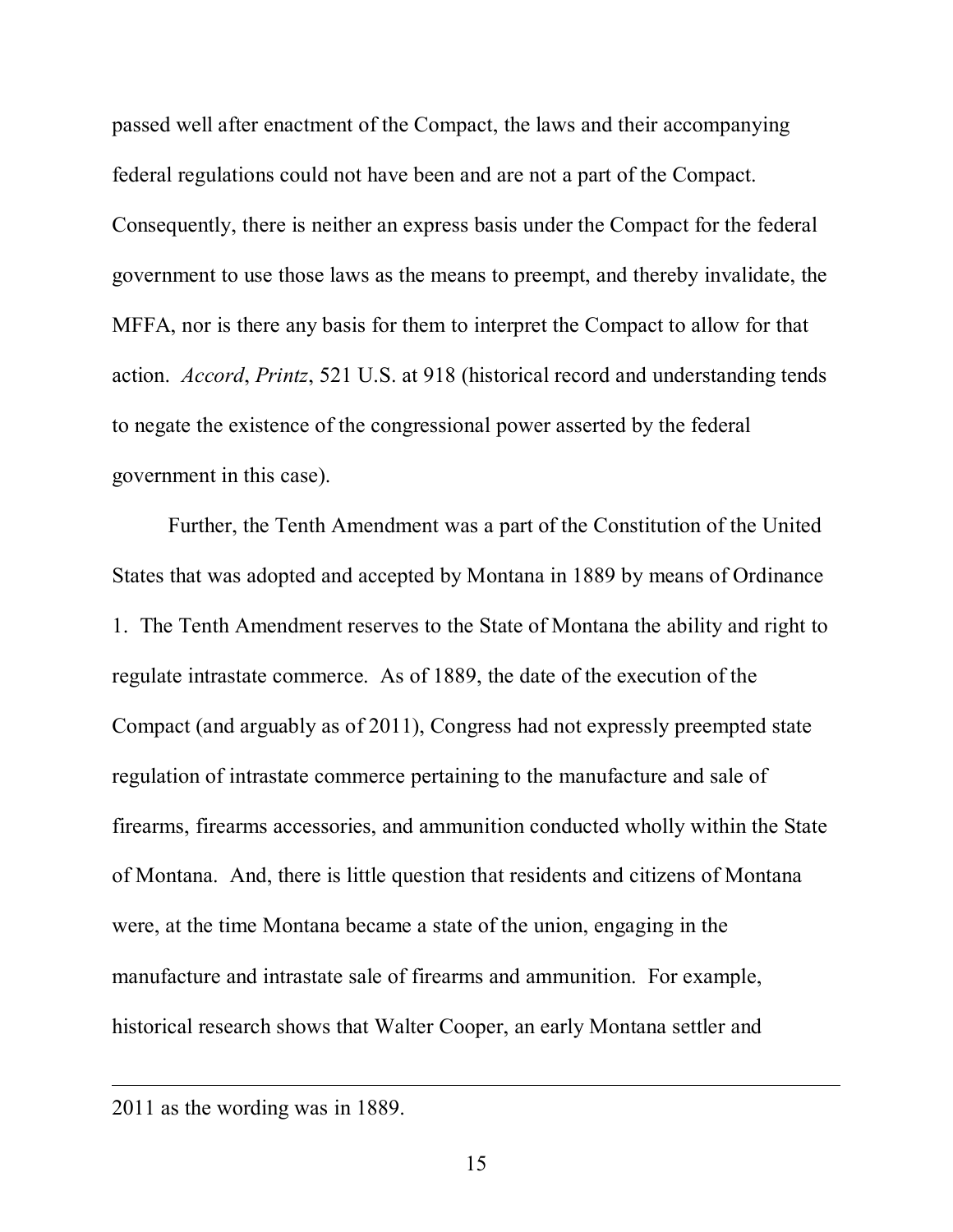businessman, established a rifle manufacturing and sporting goods business as far back as 1868. *See*, Walter Cooper and Eugene F. Bunker Papers, 1886-1956, Mont. St. U. Lib., Collection 1250. Also, Alexander D. McAusland arrived in Miles City, Montana Territory in 1879 and thereafter opened the Creedmoor Armory, which was a gunsmithing business. *See*, Samuel Gordon, Recollections of Old Milestown (1918).

The United States/Montana Compact was reached at a point in time well before the Supreme Court began to give the Commerce Clause an expansive reading, which culminated in the decision in *Wickard v. Filburn,* 317 U.S. 111 (1942). Prior to the date that the Supreme Court rendered its decision in *Wickard*, the WCSM is not aware of authority which held that the Commerce Clause reached so far as to allow Congress the legal and constitutional basis to preempt local and state firearms laws, similar to the MFFA at issue here, that were designed to promote the commercial availability of, and the ownership of, arms within a state.

Consequently, applying general contract interpretation principles, because there was likely no understanding to the parties to the Compact that Congress had the authority to regulate the intrastate manufacturing and sale of arms and ammunition that was occurring within the boundaries of Montana in 1889, such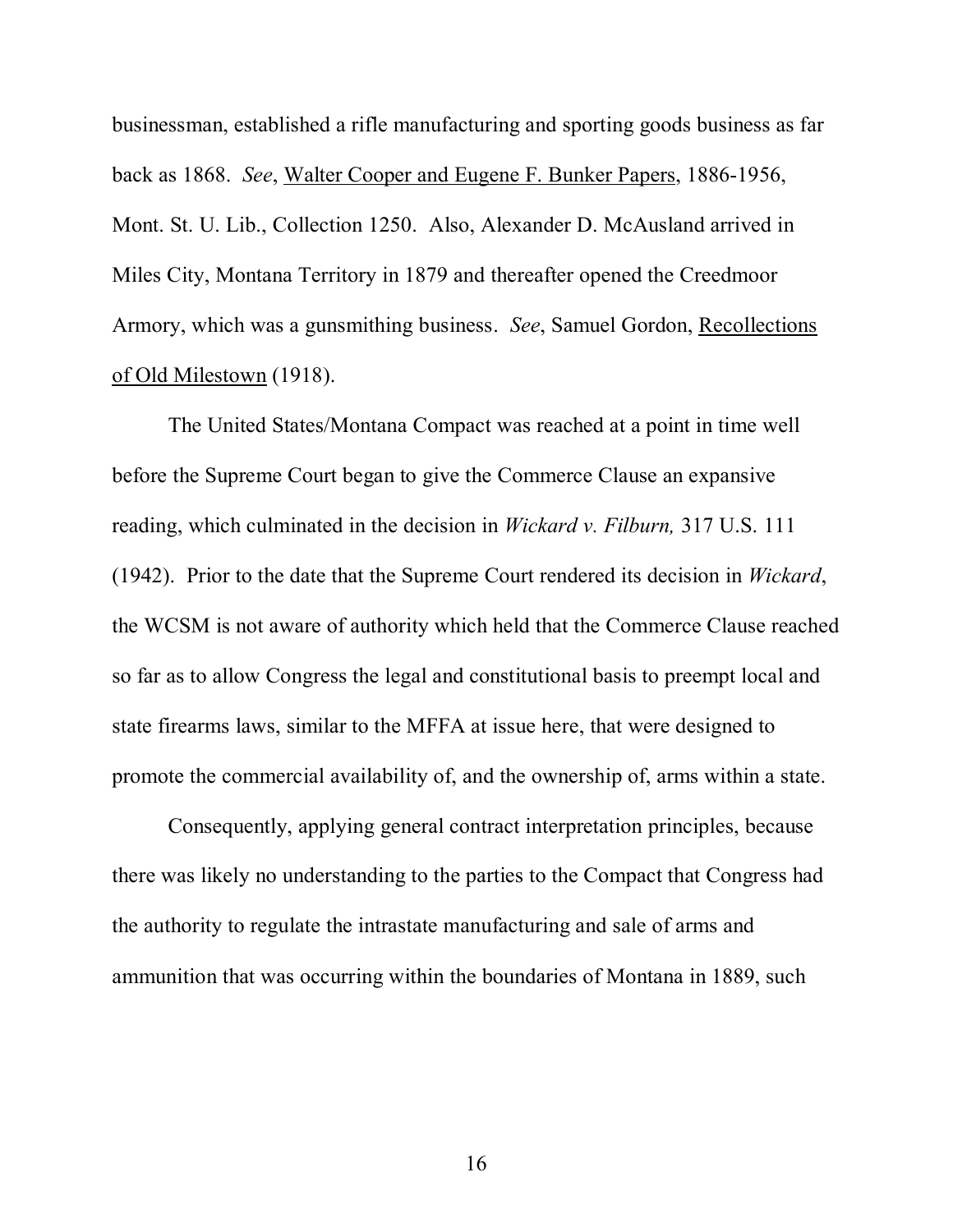federal authority is not a part of or a provision of the Compact.<sup>7</sup> Accordingly, the federal government's assertion that the GCA and NFA preempt and invalidate the MFFA is in conflict with the Compact agreed upon by and between the United States and Montana and, in fact, breaches the terms of that Compact.<sup>8</sup>

<sup>7</sup> The best indication of the parties understanding of the limited regulatory reach of the Commerce Clause to purely intrastate commercial activities as of 1889 is shown by the United States Supreme Court's decision in *A. L. A. Schechter Poultry Corp. v. U.S.*, 295 U.S. 495 (1935). There, the Supreme Court struck down the National Industrial Recovery Act as unconstitutional, in part, on the grounds that the Act exceeded the power of Congress to regulate interstate commerce and invaded the powers reserved exclusively to the States. The Court found that Defendants business acts of slaughtering chickens bought in a market supplied from other states and then selling them to local retailers which, in turn, sold them to consumers were business acts that only indirectly impacted interstate commerce. *See, id*. at 542. Therefore, the Court held that the regulation of that intrastate business activity was the exclusive providence of the State of New York, as to find otherwise would be to find that New York State's authority over domestic matters would exist only at the sufferance of the federal government. *See, id*. at 546.

<sup>&</sup>lt;sup>8</sup> To state this argument more simply, it cannot be fairly disputed that firearms making and selling was occurring within the boundaries of Montana in 1889. Those manufacturing activities were not regulated by the federal government at that time. Today, in order to engage in those activities, a Montana citizen would be required to obtain a federal license and permission under the GCA and NFA as such activities relate to the manufacture and sale of ammunition, and in regards at least to commercial gunsmithing, if not actual manufacturing and sale of whole firearms. It is difficult to envision that those who negotiated the terms of the Compact in 1889 did not understand that the State reserved the right to regulate those firearms manufacturing/selling activities within Montana at the time of the making of the Compact or had agreed the People of Montana had given up forever their ability to make and sell firearms without first obtaining the federal government's permission. It is unlikely that the negotiators to the Compact understood the text of the U.S. Constitution to allow the federal government to regulate in any way the right to make, keep, bear, and sell arms. Indeed, it could be argued that Montana would not have agreed to join the Union if the federal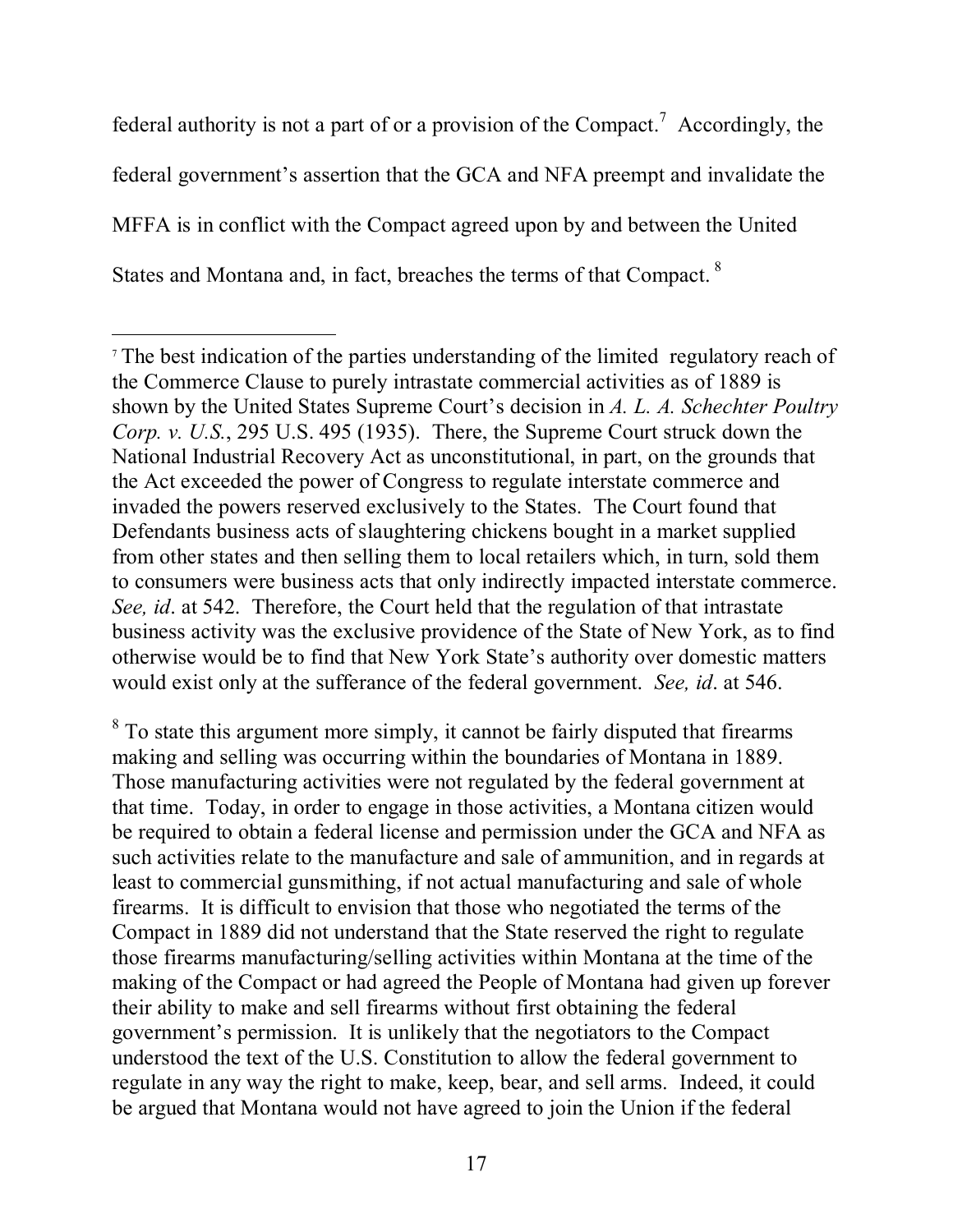Further, there is no indication that the Montana territorial legislature, negotiating on behalf of the people of Montana, understood the Compact to allow the federal government to subject Montana citizens to federal civil and criminal penalties for engaging in the business of manufacturing firearms and ammunition for commercial sale wholly within Montana–as those penalties are contemplated and set forth in the GCA and NFA. In fact, the express terms of Montana's Constitution indicates otherwise.

When Montana entered into statehood and adopted the Compact as part of Montana's Constitution of 1889, the people of Montana, acting through their territorial representatives, included a provision guaranteeing every Montanan the right to bear arms. Montana indicated its intent to reserve the right of its citizens to bear arms by adding Article III, Section 13 to the 1889 Montana Constitution. The language of Article III, Section 13 was exactly the same language as used in the territorial Montana Constitution of 1884. This language was unchanged in the revision and ratification of the Montana Constitution in 1972, with the Right to Keep and Bear Arms provision being placed at Article II, Section 12.

Montana's reservation of the right of its citizens to keep and bear arms is consistent with the Amendment II (hereinafter "Second Amendment") of the

government had, at that time, suggested that it was going to enact legislation similar to the GCA or NFA that subjected Montana citizens to federal criminal prosecution and civil penalties for engaging in local firearms dealing.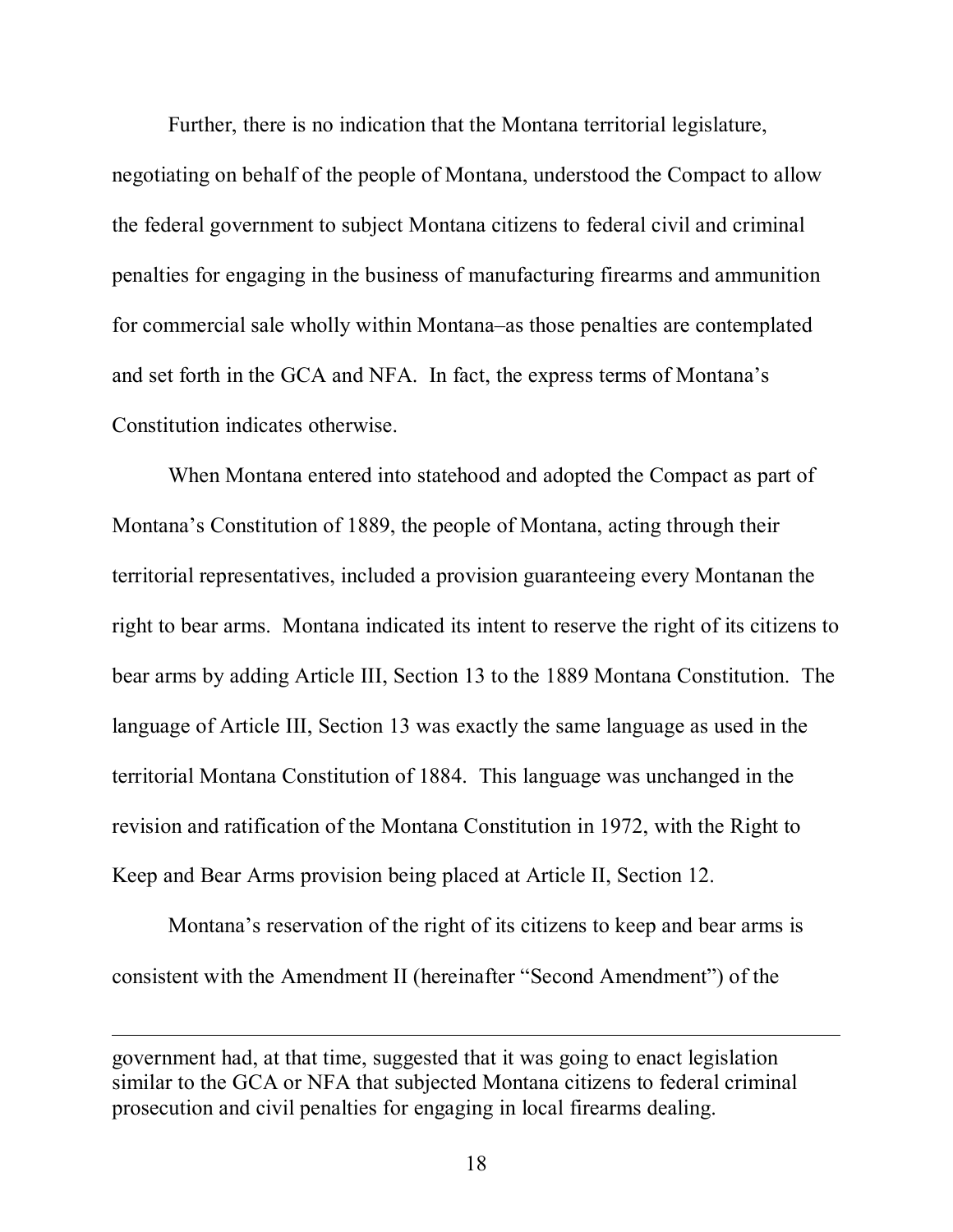United States Constitution, as that latter Amendment was understood in 1889, to allow for the individual right to bear arms free from federal government regulation, thereby giving further evidence of Montana's intent to reserve to itself in the Compact the power granted by the Tenth Amendment to right to regulate the manufacture and sale of arms and ammunition free from federal intrusion. Montana's admission into the union was premised on the understanding that the people of Montana would benefit from an individual right to bear arms as protected by the Second Amendment and by the Montana Constitution, and that the State would, under the Tenth Amendment, retain its police power to regulate the intrastate manufacture and sale of guns and ammunition, such as by means of the MFFA. It was also premised on an understanding that the ability of Montana's citizens to engage in such commercial activity would be protected from federal government encroachment due to the rights reserved to the people under the Ninth Amendment *See*, *e.g. Acme, Inc. v. Besson*, 10 F. Supp. 1, 6 (D. N.J. 1935). The Appellee's threat to fine and prosecute Montana citizens for manufacturing and selling firearms in a manner that complies with the provisions of the MFFA $^9$  both conflicts with the intent of the makers of the Compact and constitutes a breach of the terms of that Compact.

<sup>&</sup>lt;sup>9</sup> See, 2<sup>nd</sup> Amend. Compl., Ex. A; Dkt. No. 33 (letter from ATF to Marbut).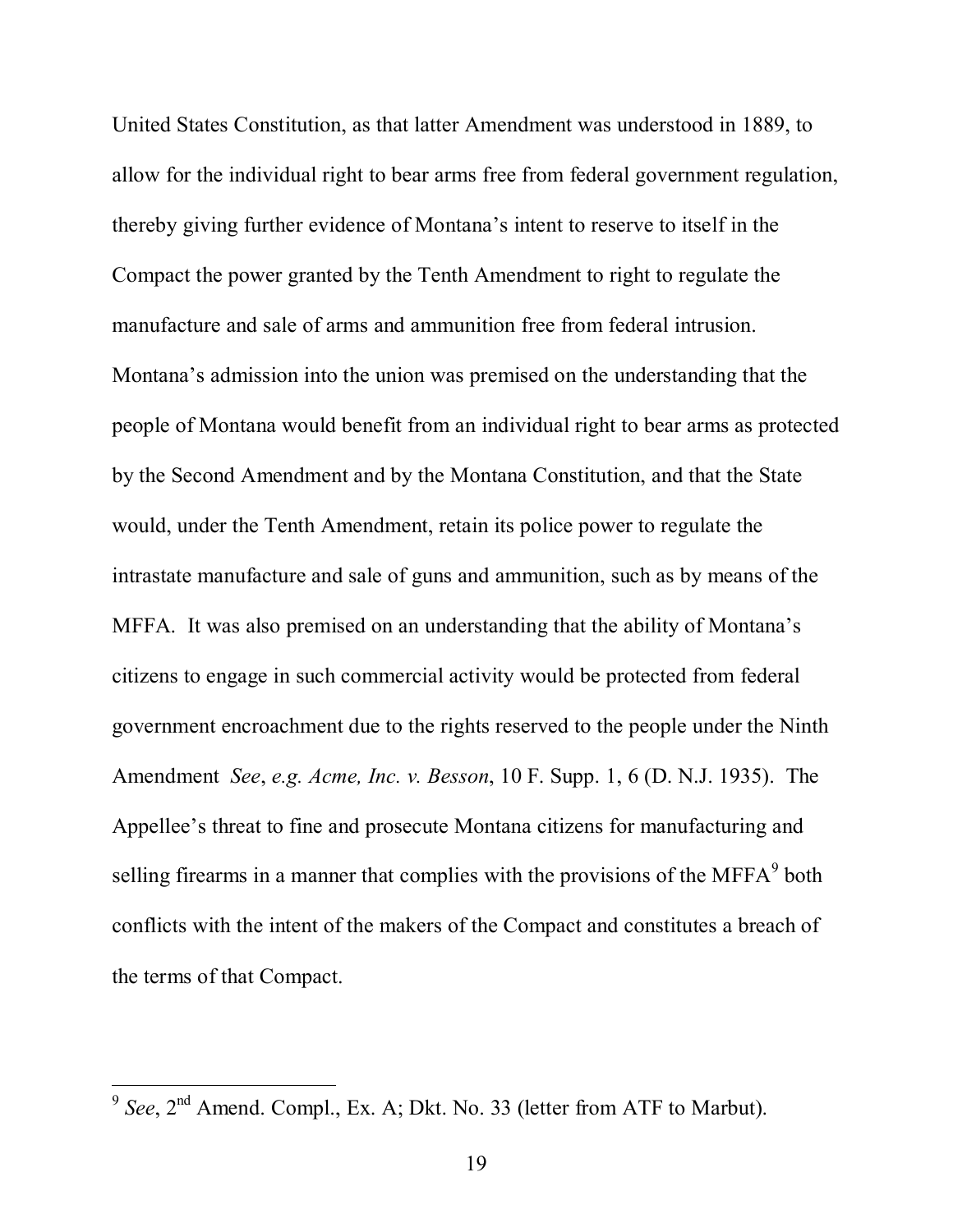The MFFA can be viewed as a simple exercise of its sovereign authority, authority which Montana retained under the Compact with the United States as authorized by the Tenth Amendment.<sup>10</sup> That is, the Act can be seen both as an exercise of the right reserved to Montana in the Compact to exercise its enumerated power to regulate the intrastate dealing of firearms and ammunition and a demand that the federal government, acting through the ATF, recognize that right by withdrawing its assertion that it has the authority to regulate firearm production and trade wholly occurring within Montana. The Court should recognize that Montana's Compact is a contractual limitation on the Appellee's authority under the Commerce Clause and the Necessary and Proper Clause to displace a Montana law premised on the exercise of enumerated constitutional rights reserved to the State of Montana by that Compact, and thereby reject the Appellee's MFFA preemption challenge. *See*, *e.g*., J. Powell's dissent in *Garcia v. San Antonio Metro. Transit Auth., et al*. 469 U.S. 528 (1985) (wherein Justice Powell criticizes both the majority's failure to recognize any limiting role of the Tenth Amendment and the Court's reading of the Commerce Clause as to be so broad as to allow the federal government to intrude into areas of regulation

<sup>&</sup>lt;sup>10</sup> The MFFA can also be viewed as Montana's demand for the contract remedy of specific performance of the terms of the Compact by the U.S. That is, it is a demand that the Appellee recognize the sovereign authority reserved by Montana in the Compact to regulate the activity of firearms manufacturing and selling conducted within Montana.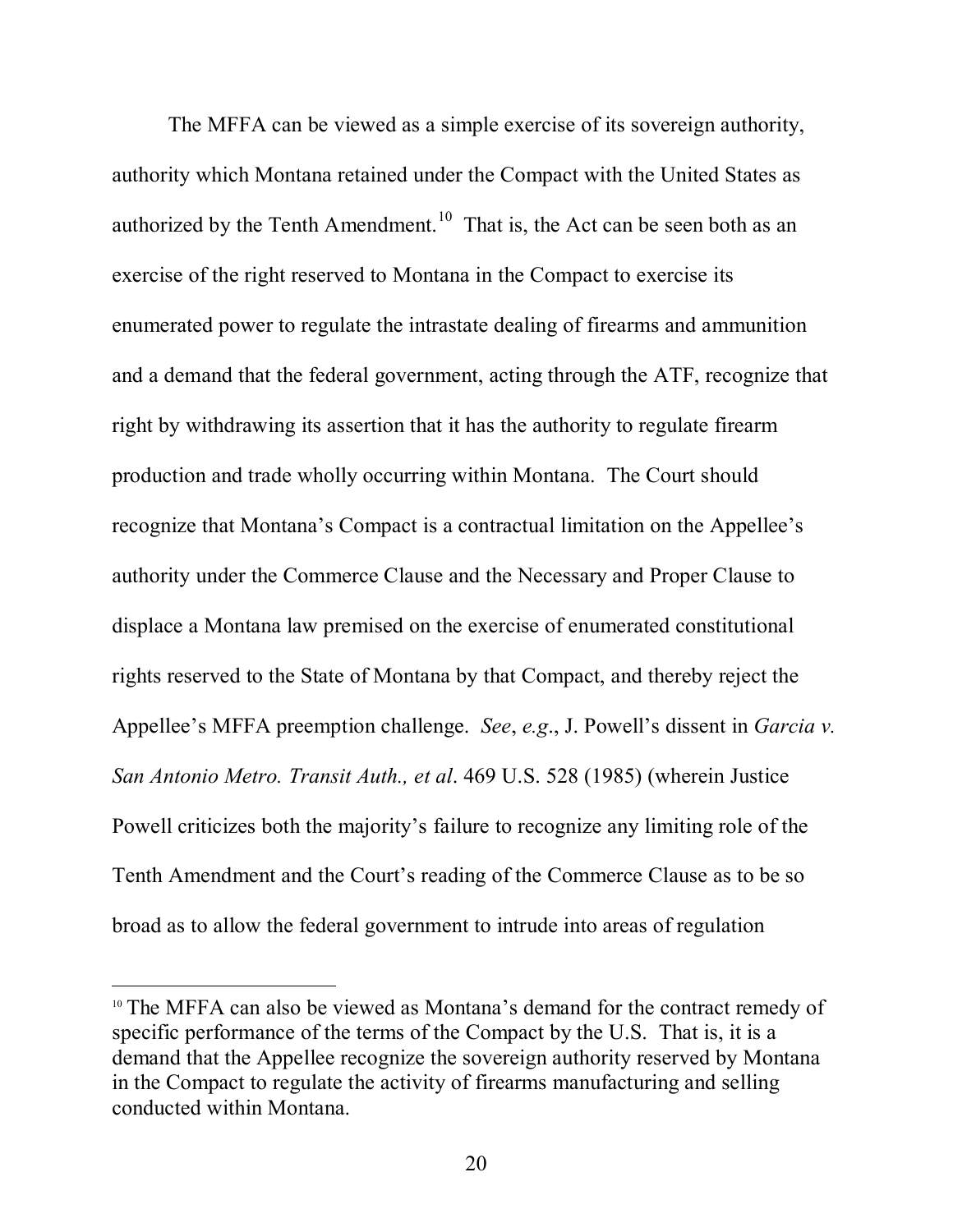traditionally left to the states.)<sup>11</sup>

As shown by the enactment of the MFFA and similar legislation, there is a renewed interest in the Tenth Amendment and its substantive meaning. The United State's Supreme Court's decision in *Garcia* (*supra*) stands as the last meaningful decision on the analytic framework to be applied to state sovereignty challenges and whether the Tenth Amendment serves as a substantive limitation on the reach of Congress' power under the Commerce Clause.<sup>12</sup> There, the United States Supreme Court left it to future courts, such as this one, to determine whether a particular federal regulation may be "destructive of state sovereignty or violative

<sup>&</sup>lt;sup>11</sup> As an example of Justice Powell's criticism, Powell writes: "The Tenth Amendment was invoked to prevent Congress from exercising its "power in a fashion that impairs the States' integrity or their ability to function effectively in a federal system." "This Court has recognized repeatedly that state sovereignty is a fundamental component of our system of government. More than a century ago, in *Lane Co. v. Or.,* 74 U.S. 71 (1869), the Court stated that the Constitution recognized "the necessary existence of the States, and, within their proper spheres, the independent authority of the States. "It concluded, as [James] Madison did, that this authority extended to "nearly the whole charge of interior regulation . . . ; to [the States] and to the people all powers not expressly delegated to the national government are reserved." *Id.* at 74 U. S. 76; *Garcia*, 469 U.S. at 573 (J. Powell dissenting).

<sup>&</sup>lt;sup>12</sup> *Garcia* involved the question of whether a local public transit authority was immune from federal minimum wage and overtime pay provisions. But, as discussed in the three dissenting opinions, the case implicated the larger questions of the concept of Federalism and whether state sovereignty and the division of regulating authority between the federal and state governments under the Tenth Amendment serve as a limitation on the reach of regulation passed under the authority of the Commerce Clause.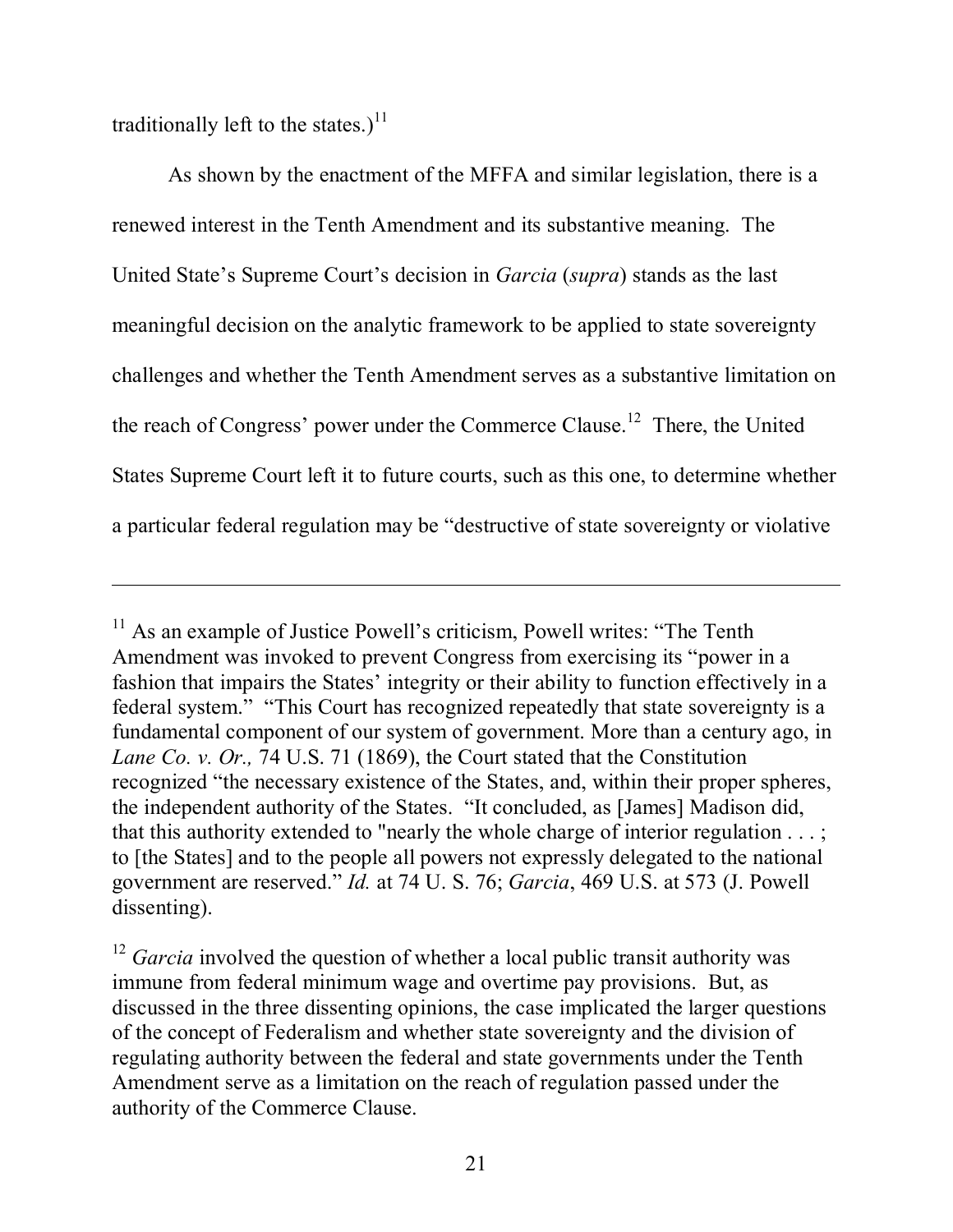of any constitutional provision". *Garcia*, 469 U.S. at 554. WCSM respectfully suggests the Appellee's assertion the MFFA is preempted presents just such a case relating both to the destruction of Montana's sovereignty and to liberty rights reserved by the Compact and by the Tenth Amendment.

#### **IV. CONCLUSION**

The MFFA is a valid exercise of Montana's Tenth Amendment reserved power. This power being the right to regulate wholly intrastate commerce and to protect its citizens' enumerated Second Amendment right to bear arms, and Ninth Amendment reserved right to engage in firearms manufacturing and sales activities within Montana as those rights are set forth in the MFFA free from overreaching government regulation.

These powers were further reserved to the People and the State as a matter of contract through creation and adoption of the Compact with the United States that is recorded at Article I of the Montana Constitution. At the time of its making in 1889, it was the understanding of the parties that the United States Constitution would not be construed by the federal government to deny or disparage the rights reserved by the people of Montana and by the State, including the right to regulate and engage in the intrastate manufacture and sale of guns and ammunition. The Compact states on its face that it may not be amended without consent of both the State of Montana and the United States, acting through its agents. The Appellee's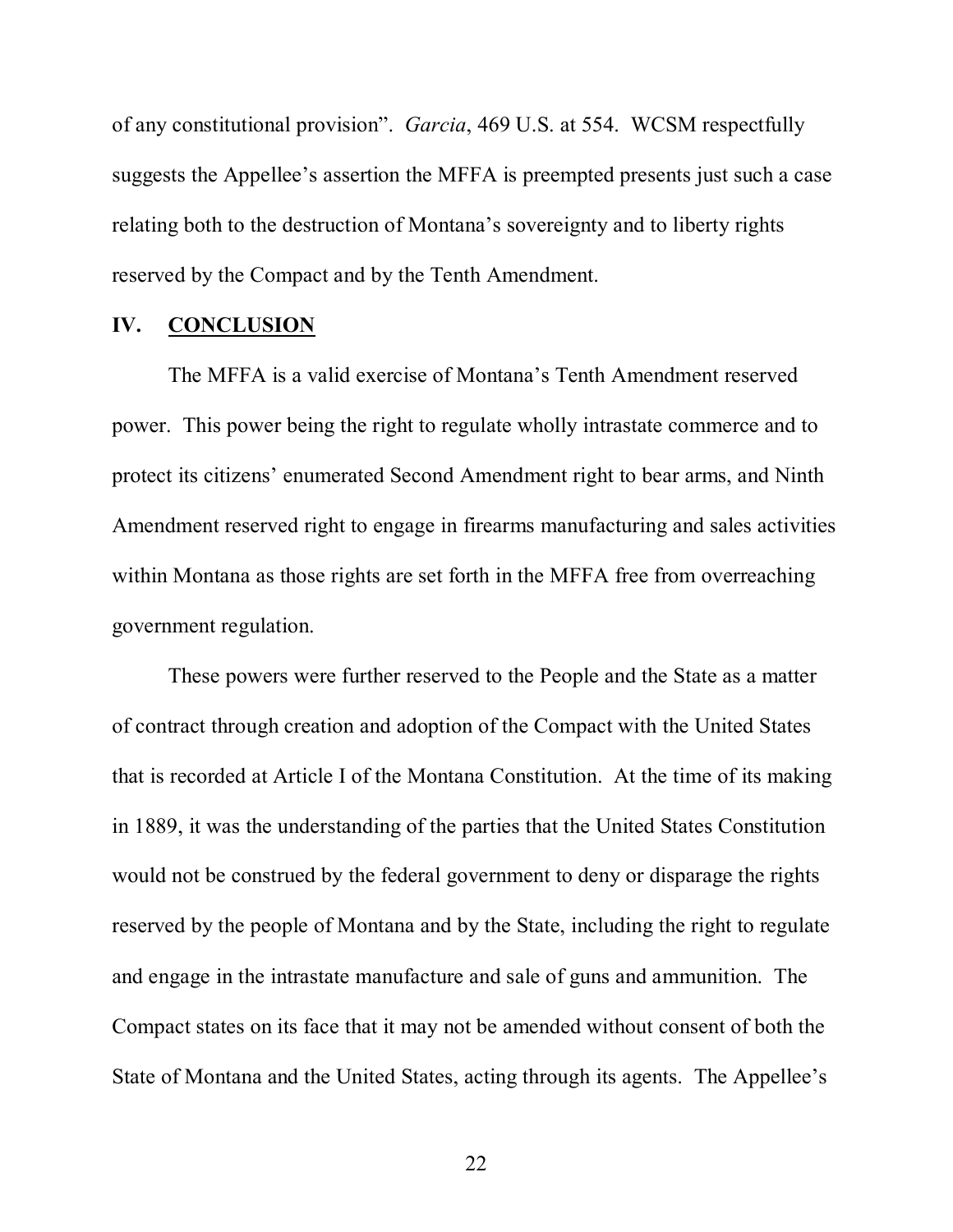assertion the MFFA is preempted by federal law is an attempt to unilaterally amend that contract to vitiate the State of Montana's power to regulate wholly intrastate commerce and is, therefore, unenforceable. The attempt by the Appellee to regulate such activities within the borders of Montana by means of asserting forfeiture and criminal sanctions under the GCA and NFA is a breach of the Compact, the remedy for which is upholding the MFFA.

DATED: June 13, 2011.

s/ John E. Bloomquist John E. Bloomquist Attorney for Amicus Weapons Collectors Society of Montana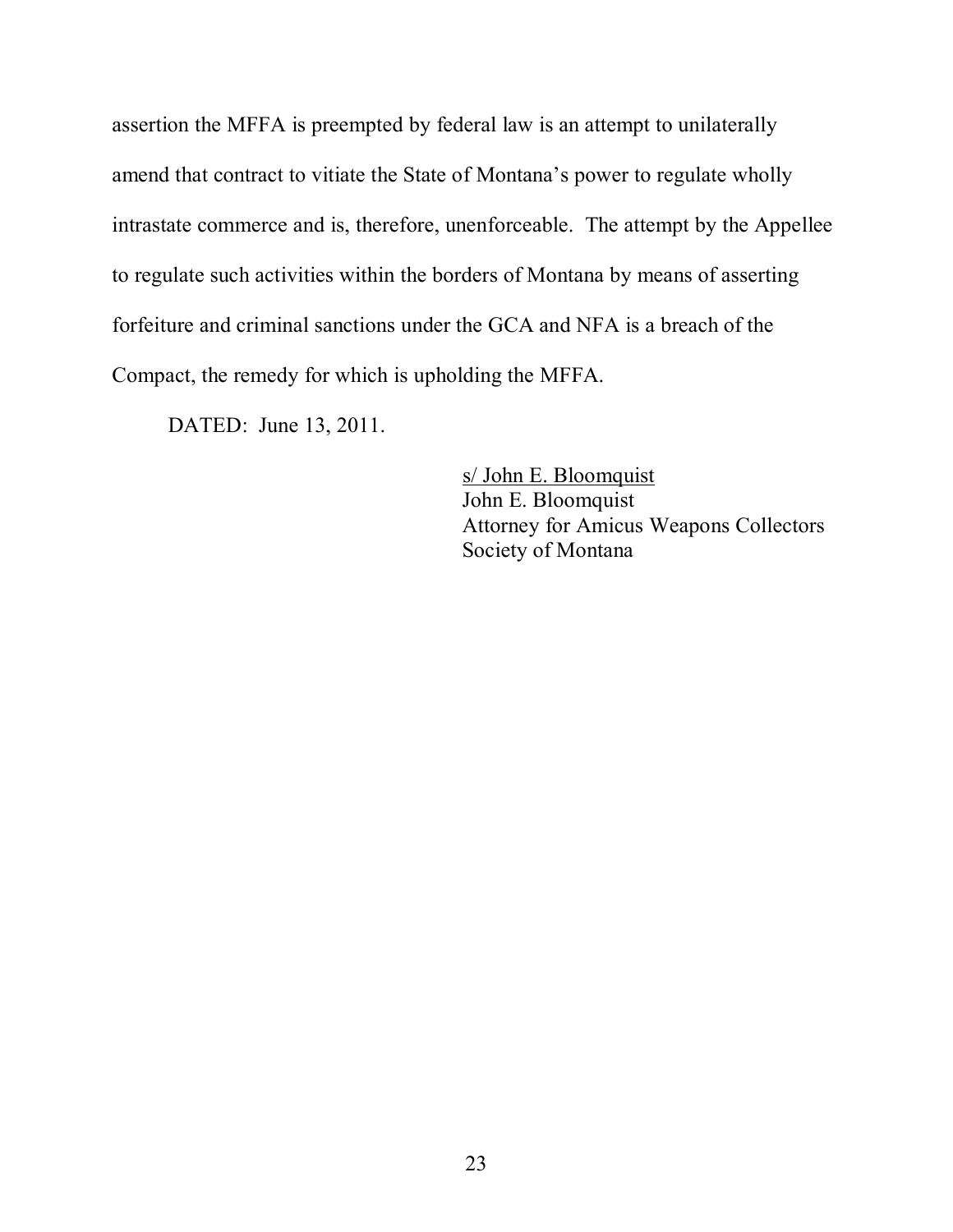### **CERTIFICATE OF COMPLIANCE**

1. This amicus brief complies with the type-volume limitation of Fed. R. App. P. 32(a)(7)(B) because it contains 4,547 words excluding the parts of the brief exempted by Fed. R. App. P.  $32(a)(7)(b)(iii)$ .

2. This amicus brief complies with the typeface requirements of Fed. R. App. P.  $32(a)(5)$  and the type style requirements of Fed. R. App. P.  $32(a)(6)$ because it has been prepared in a proportionally spaced typeface using Microsoft Word 2007 in font style Times New Roman and font size 14.

DATED: June 13, 2011.

s/ John E. Bloomquist Attorney for Amicus Weapons Collectors Society of Montana